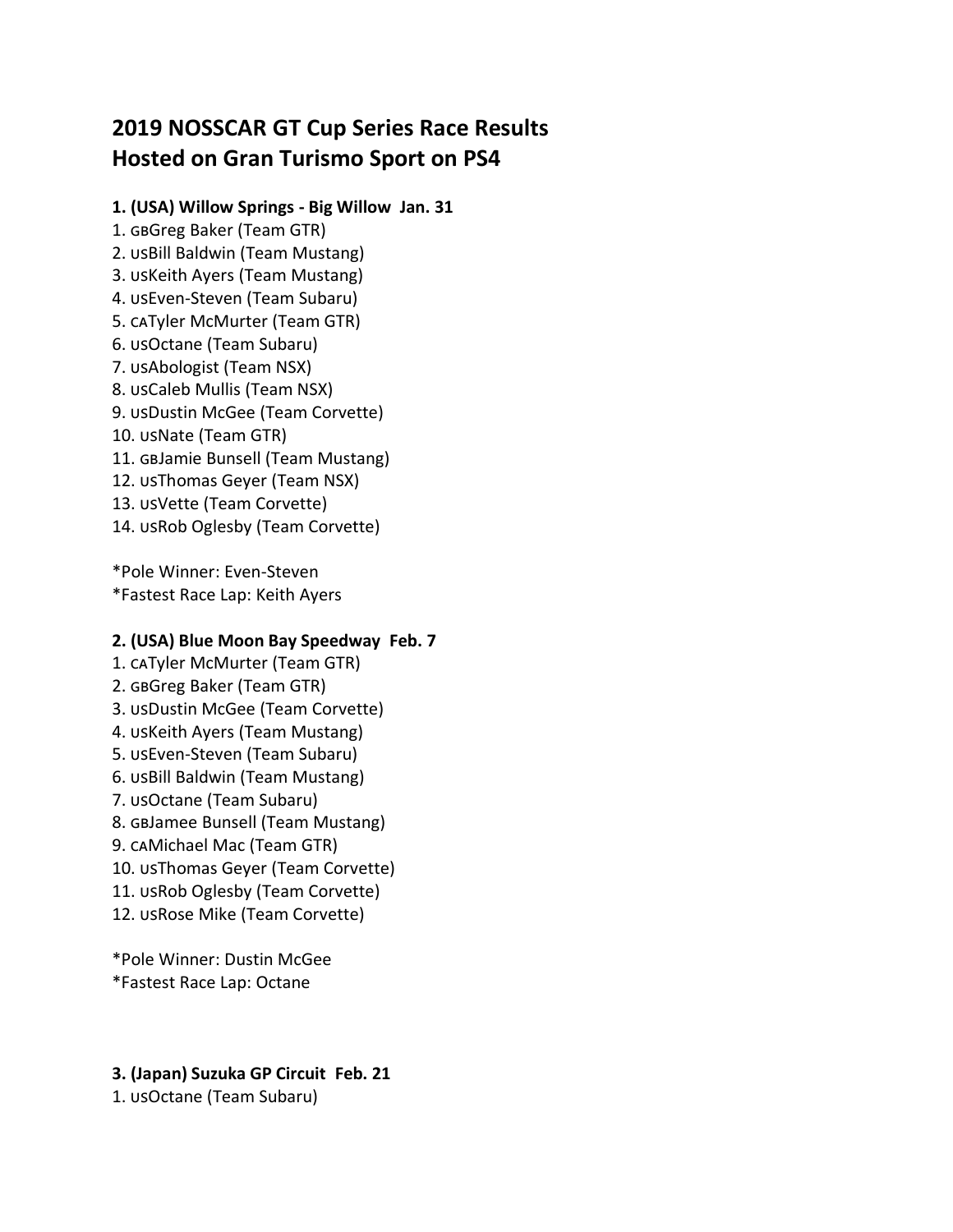2. USEven-Steven (Team Subaru) 3. USAbologist (Team Subaru) 4. GBGreg Baker (Team GTR) 5. CATyler McMurter (Team GTR) 6. usDustin McGee (Team Corvette) 7. GBJamee Bunsell (Team Mustang) 8. UsKeith Ayers (Team Mustang) 9. USThomas Geyer (Team Corvette) 10. caShawn Moe (Team GTR) 11. USBill Baldwin (Team Mustang) 12. usOne-Shot (Team NSX) 13. BRAldo Avarez (Team NSX) 14. usJim (Team Corvette)

\*Pole Winner: Octane \*Fastest Race Lap: Abologist

## **4. (Japan) Fuji International Speedway Mar. 7**

1. DERaul Sein (Team Corvette) 2. USEven Steven (Team Subaru) 3. USOctane (Team Subaru) 4. USBill Baldwin (Team Mustang) 5. USPopeye (Team Corvette) 6. GBGreg Baker (Team GTR) 7. GBBaganails (Team GTR) 8. usB. Black (Team Mustang) 9. USKeith Ayers (Team Mustang) 10. CATyler McMurter (Team GTR) 11. USTrax Boss (Team Subaru) 12. USThomas Geyer (Team Corvette) 13. USBilly Ray Thompson (Team NSX)

\*Pole Winner: Raul Sein \*Fastest Race Lap: Raul Sein

## **5. (Italy) Autodrome Lago Maggiore Mar. 21**

- 1. USEven Steven (Team Subaru)
- 2. USBill Baldwin (Team Mustang)
- 3. USAustin Doyle (Team Subaru)
- 4. USChris Ryan (Team Corvette)
- 5. usAbologist (Team Subaru)
- 6. GBGreg Baker (Team GTR)
- 7. CATyler McMurter (Team GTR)
- 8. USKeith Alan Ayers (Team Mustang)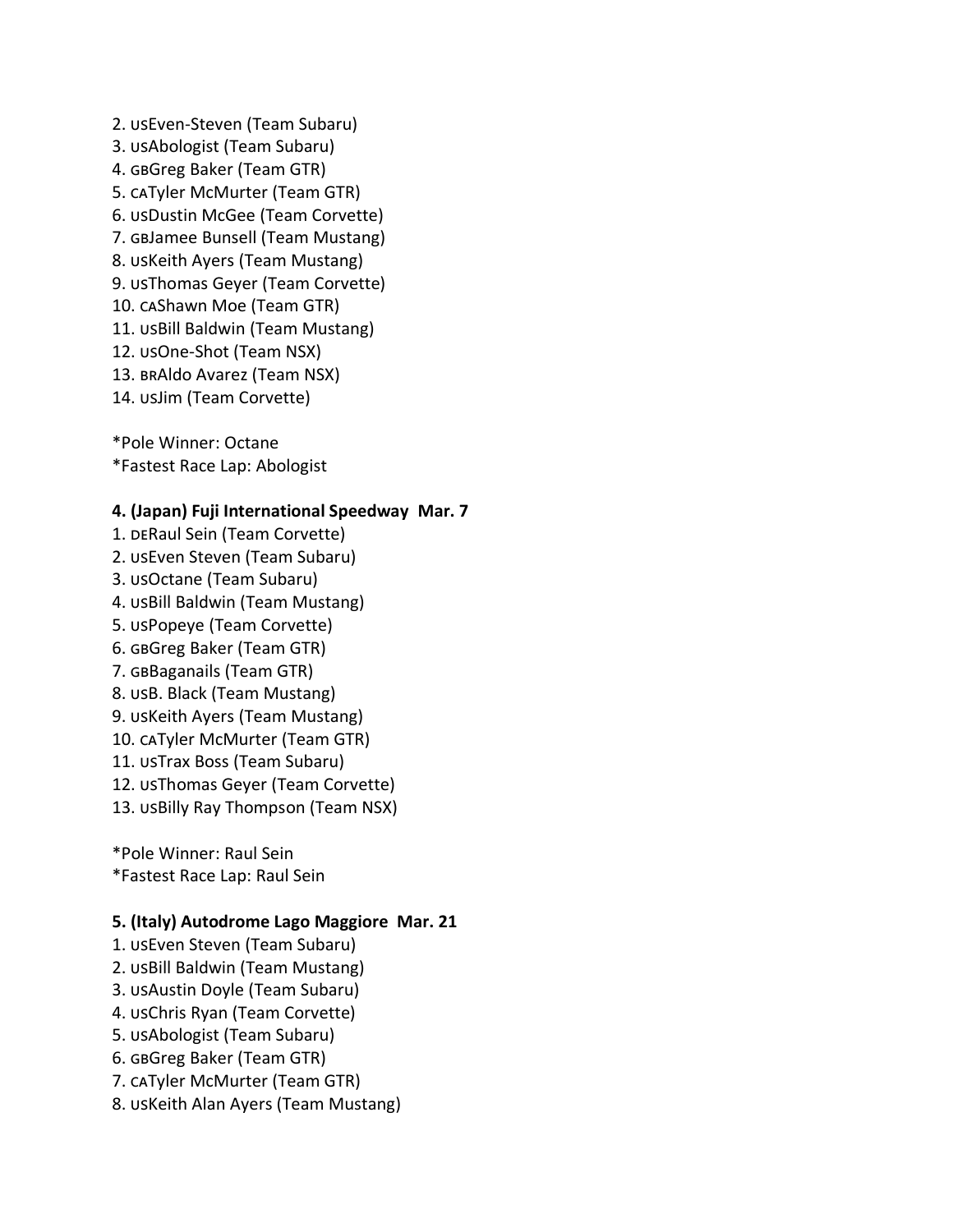9. USThomas Michael Geyer (Team Corvette) 10. GBJamee Bunsell (Team Mustang) 11. USThe Outlaw (Team NSX) 12. USSteven "Nails" Morrall (Team GTR)

\*Pole Winner: Even Steven \*Fastest Race Lap: Even Steven

## **6. (Italy) Autodrome Nationale Monza Apr. 4**

- 1. USEven-Steven (Team Subaru)
- 2. USBill Baldwin (Team Mustang)
- 3. USChris Ryan (Team Corvette)
- 4. USKeith Alan Ayers (Team Mustang)
- 5. GBSteven Morrall (Team GTR)
- 6. GBGreg Baker (Team GTR)
- 7. GBE. Wok (Team GTR)
- 8. CAMichael Mac (Team Mustang)

\*Pole Winner: Even Steven \*Fastest Race Lap: Even Steven

## **7. (Croatia) Dragon Trail Raceway Garden 1 Apr. 18**

- 1. USEven-Steven (Team Subaru)
- 2. USBill Baldwin (Team Mustang)
- 3. USKeith Alan Ayers (Team Mustang)
- 4. USBack N. Black (Team Corvette)
- 5. USHurricane (Team NSX)
- 6. CATyler McMurter (Team GTR)
- 7. CAMichael Mac (Team Mustang)
- 8. USThomas Michael Geyer (Team Corvette)
- 9. USNate L.C. (Team Corvette)
- 10. usJade Burr (Team NSX)
- 11. USAndrew Tasdahl (Team Corvette)
- 12. USGoat Skull (Team GTR)
- 13. USKenny Customs (Team GTR)
- 14. USThe Outlaw (Team NSX)

\*Pole Winner: Even Steven \*Fastest Race Lap: Even Steven

## **8. (UK) Brands Hatch GP Circuit May 2**

- 1. USEven-Steven (Team Subaru)
- 2. USBill Baldwin (Team Mustang)
- 3. USKeith Alan Ayers (Team Mustang)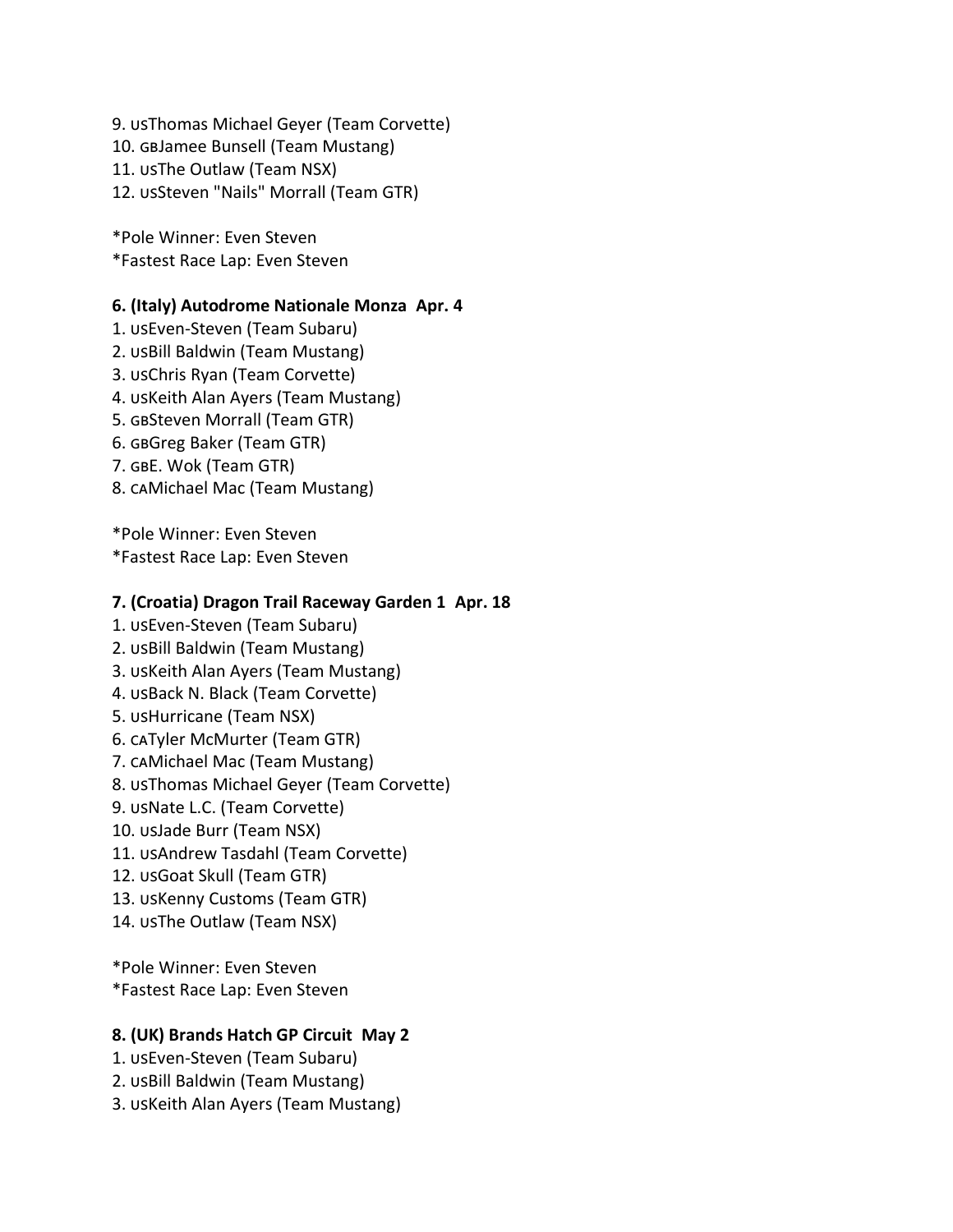4. USHurricane (Team Mustang) 5. CATyler McMurter (Team GTR) 6. USMountaineer (Team Corvette) 7. USThomas Michael Geyer (Team Corvette) 8. USNate L.C. (Team Corvette) 9. usJade Burr (Team NSX) 10. GBJamie Bunsell (Team Corvette)

\*Pole Winner: Even Steven \*Fastest Race Lap: Even Steven

## **9. (Germany) Nurburgring GP May 9**

1. USEven-Steven (Team Subaru) 2. USBill Baldwin (Team Mustang) 3. usJ.R.B. (Team Mustang) 4. USHurricane (Team Mustang) 5. USKeith Alan Ayers (Team Mustang) 6. USPercussive (Team Subaru)) 7. USPro (Team Subaru) 8. usS. Sniper (Team GTR) 9. usJade Burr (Team NSX) 10. GBJamie Bunsell (Team Corvette)

\*Pole Winner: Even Steven \*Fastest Race Lap: Even Steven

#### **10. (USA) Northern-Isle Speedway May 16**

1. USPercussive (Team Subaru) 2. usJ.R.B. (Team Mustang) 3. USBill Baldwin (Team Mustang) 4. USHurricane (Team Mustang) 5. USKeith Alan Ayers (Team Mustang) 6. USPro (Team Subaru) 7. USEven Steven (Team Subaru) 8. USCD Derby (Team GTR) 9. USThomas Geyer (Team Corvette)

\*Pole Winner: Percussive \*Fastest Race Lap: Percussive

## **11. (Austria) Red Bull Ring May 23**

1. USEven-Steven (Team Subaru) 2. USBill Baldwin (Team Mustang) 3. usJ.R.B. (Team Mustang)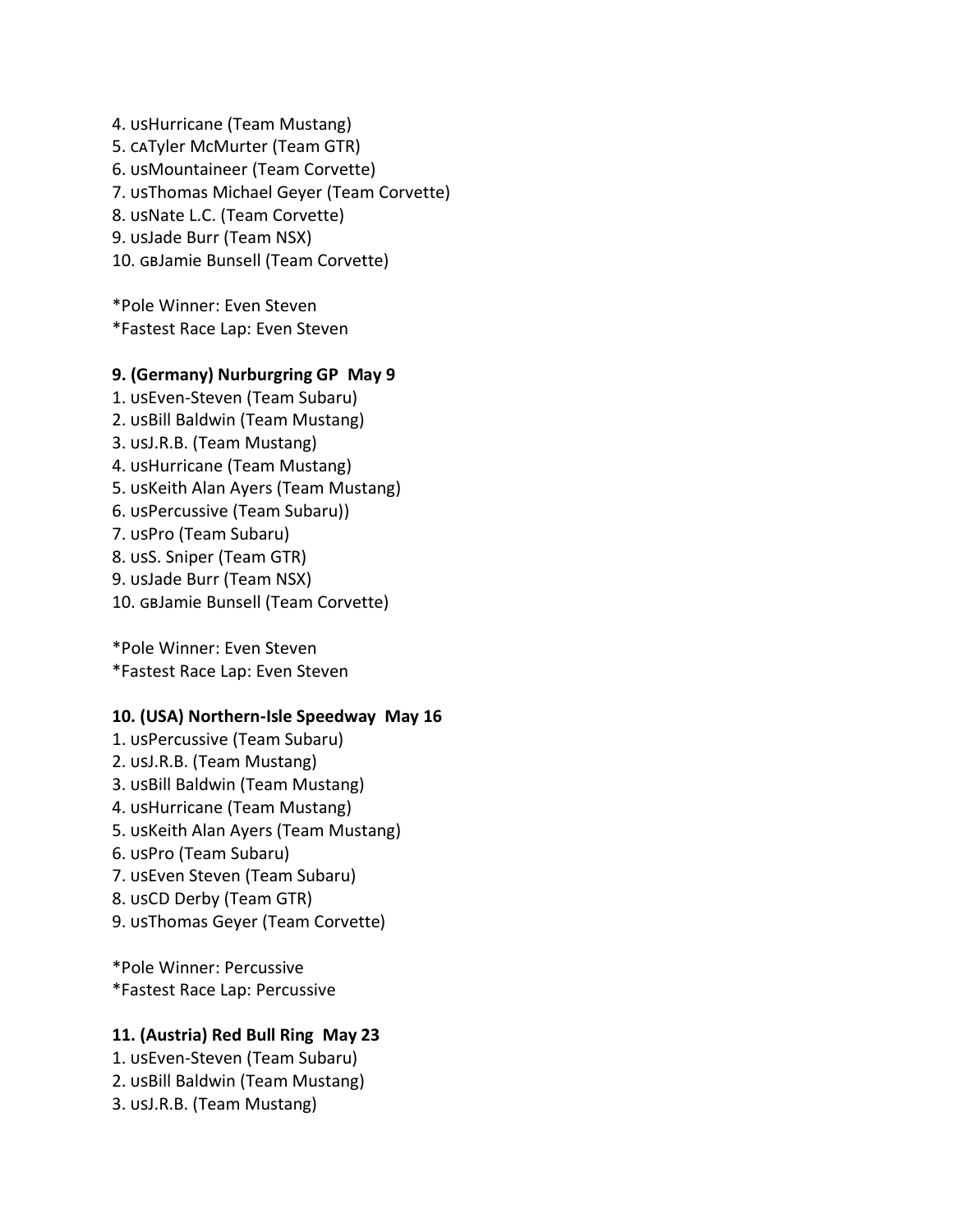4. usMikhail (Team Corvette) 5. USHurricane (Team Mustang) 6. USKeith Alan Ayers (Team Mustang) 7. USPercussive (Team Subaru) 8. GBGreg Baker (Team GTR) 9. CATyler McMurter (Team GTR) 10. usMichael Burch (Team GTR) 11. USThomas Geyer (Team Corvette) 12. USNate L.C. (Team Subaru) 13. USThe Outlaw (Team GTR)

\*Pole Winner: Even Steven \*Fastest Race Lap: Even Steven

#### **12. (Australia) Mount Panorama May 30**

1. USEven-Steven (Team Subaru) 2. USBill Baldwin (Team Mustang) 3. usMikhail (Team Corvette) 4. USKeith Alan Ayers (Team Mustang) 5. USPercussive (Team Subaru) 6. USMichael Burch (Team Corvette) 7. USHurricane (Team Mustang) 8. usJ.R.B. (Team Mustang) 9. usDash (Team Corvette) 10. usCD Derby (Team GTR) 11. USThomas Geyer (Team Corvette) 12. USNate L.C. (Team Subaru)

\*Pole Winner: Even Steven \*Fastest Race Lap: Even Steven

#### **13. (Japan) Tsukuba Circuit June 6**

- 1. USJ.R.B. (Team Mustang)
- 2. USBill Baldwin (Team Mustang)
- 3. USHurricane (Team Mustang)
- 4. USEven Steven (Team Subaru)
- 5. USKeith Alan Ayers (Team Mustang)
- 6. usMikhail (Team Corvette)
- 7. USPercussive (Team Subaru)
- 8. USCD Derby (Team GTR)
- 9. USAlex Tesdahl (Team Corvette)
- 10. USMountaineer (Team Corvette)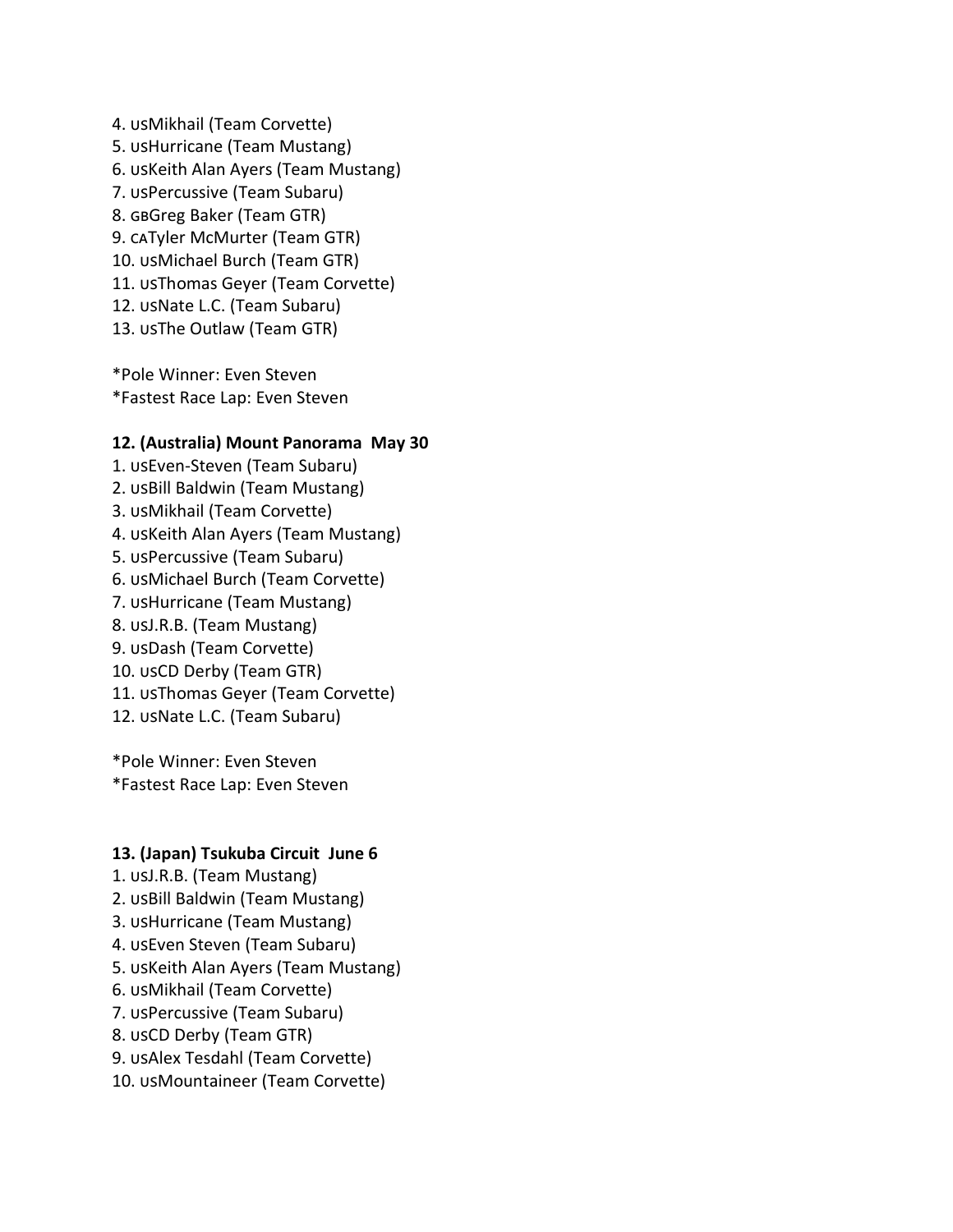\*Pole Winner: Bill Baldwin \*Fastest Race Lap: J.R.B.

## **14. (USA) Blue Moon Bay Infield A June 13**

1. USBill Baldwin (Team Mustang) 2. usJ.R.B. (Team Mustang) 3. USEven Steven (Team Subaru) 4. USKeith Alan Ayers (Team Mustang) 5. usHurricane (Team Mustang) 6. usMikhail (Team Corvette) 7. USMountaineer (Team Corvette) 8. USCD Derby (Team GTR) 9. CATyler McMurter (Team GTR) 10. USPercussive (Team Subaru)

\*Pole Winner: Bill Baldwin

\*Fastest Race Lap: J.R.B.

## **15. (Germany) Nurburgring Endurance June 20**

1. USJ.R.B. (Team Mustang) 2. USEven Steven (Team Subaru) 3. USBill Baldwin (Team Mustang) 4. USKeith Alan Ayers (Team Mustang) 5. USPercussive (Team Subaru) 6. USHurricane (Team Mustang) 7. USCD Derby (Team GTR) 8. USThomas Geyer (Team Corvette) 9. USMountaineer (Team Corvette)

\*Pole Winner: Even Steven \*Fastest Race Lap: Even Steven

#### **16. (Japan) Kyoto Driving Park - Y+M June 27**

1. USBill Baldwin (Team Mustang) 2. usJ.R.B. (Team Mustang) 3. USEven Steven (Team Subaru) 4. USHurricane (Team Mustang) 5. USKeith Alan Ayers (Team Mustang) 6. USMichael Burch (Team Corvette) 7. USPercussive (Team Subaru) 8. usDash (Team Corvette) 9. usCD Derby (Team GTR) 10. USThomas Geyer (Team Corvette) 11. USMountaineer (Team Corvette)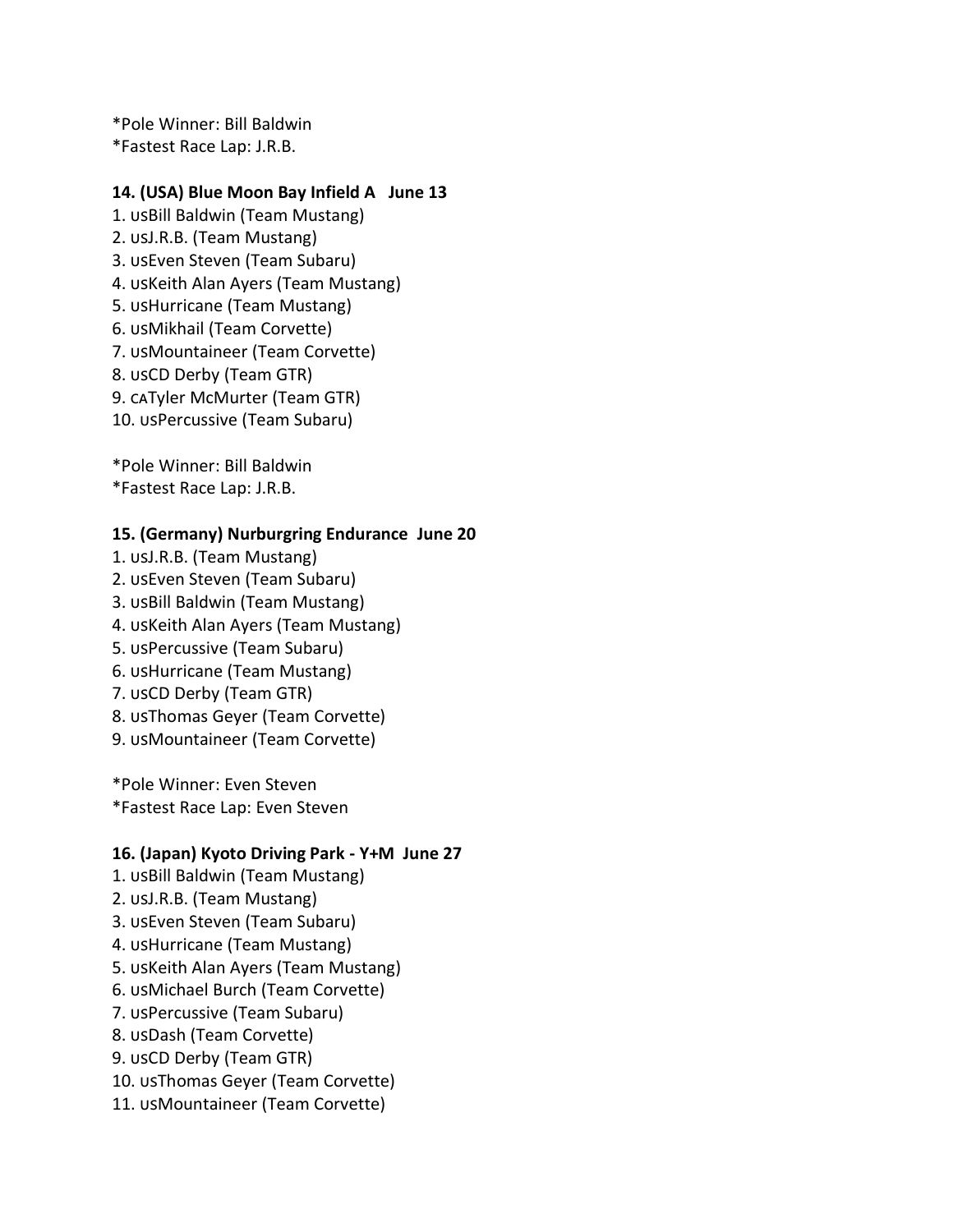\*Pole Winner: J.R.B. \*Fastest Race Lap: Bill Baldwin

## **17. (Spain) Circuit de Barcelona-Catalunya July 11**

1. USEven Steven (Team Subaru) 2. USBill Baldwin (Team Mustang) 3. usJ.R.B. (Team Mustang) 4. USKeith Alan Ayers (Team Mustang) 5. USHurricane (Team Mustang) 6. usCD Derby (Team GTR) 7. USPercussive (Team Subaru) 8. USThomas Geyer (Team Corvette) 9. usDash (Team Corvette) 10. USMichael Burch (Team Corvette)

\*Pole Winner: Even Steven \*Fastest Race Lap: Even Steven

#### **18. (France) Alsace Village July 18**

1. USBill Baldwin (Team Mustang) 2. USEven Steven (Team Subaru) 3. usStunt Man (Team Subaru) 4. USHurricane (Team Mustang) 5. USPercussive (Team Subaru) 6. USKeith Alan Ayers (Team Mustang) 7. USCD Derby (Team GTR) 8. USJ.R.B. (Team Mustang) 9. usMichael Burch (Team Corvette) 10. USThomas Geyer (Team Corvette) 11. USKonvix Popeye (Team Corvette)

\*Pole Winner: Stunt Man \*Fastest Race Lap: Stunt Man

#### **19. (Brazil) Autodromo de Interlagos July 25**

- 1. USStunt Man (Team Subaru) 2. USBill Baldwin (Team Mustang) 3. USEven Steven (Team Subaru) 4. USJ.R.B. (Team Mustang) 5. USHurricane (Team Mustang) 6. USPercussive (Team Subaru) 7. USThomas Geyer (Team Corvette)
- 8. USKeith Alan Ayers (Team Mustang)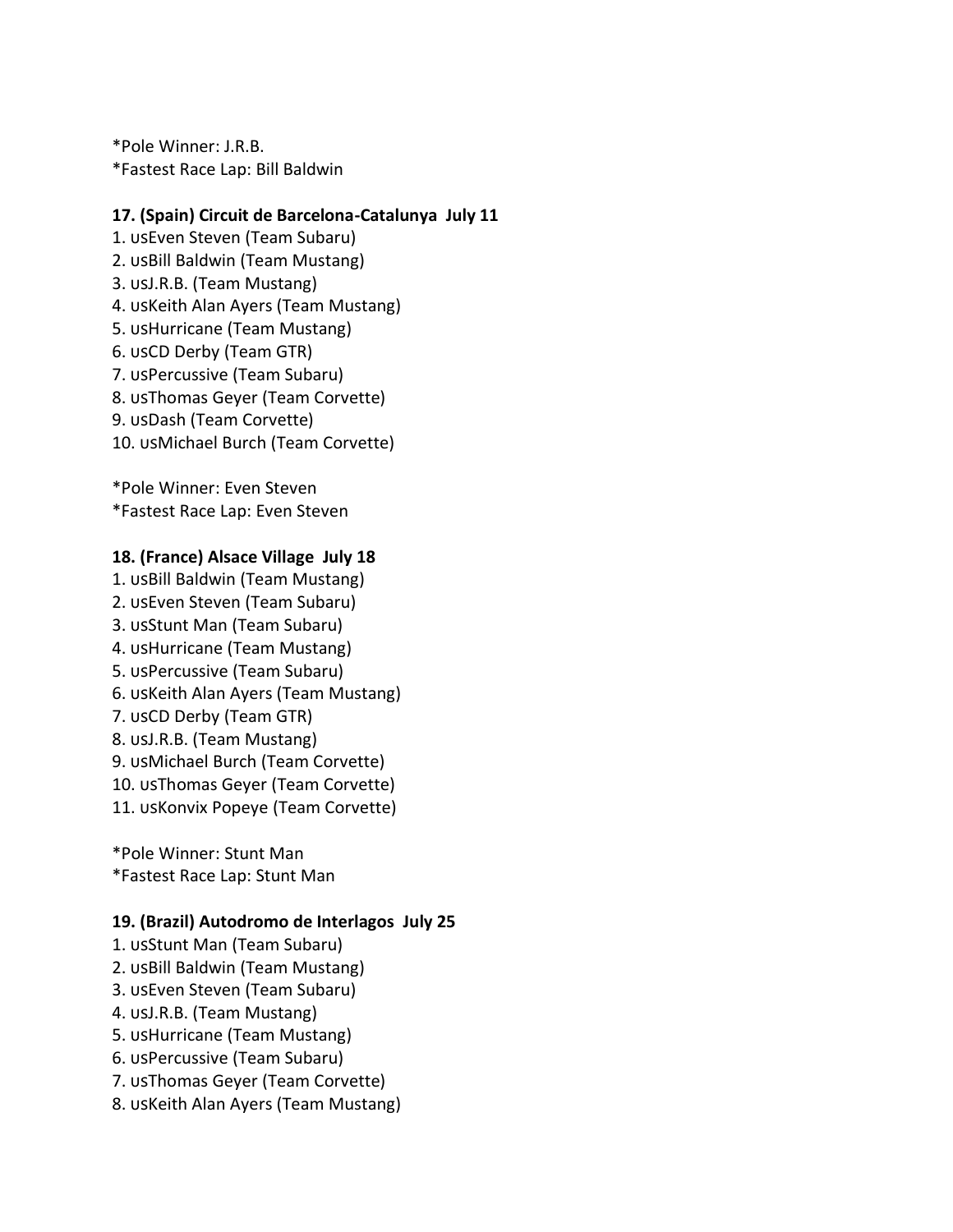9. USCD Derby (Team GTR) 10. USKonvix Popeye (Team Corvette)

\*Pole Winner: Stunt Man \*Fastest Race Lap: Stunt Man

## **20. (France) Circuit de Saint-Croix A Aug 1**

1. USBill Baldwin (Team Mustang) 2. USHurricane (Team Mustang) 3. USEven Steven (Team Subaru) 4. USPercussive (Team Subaru) 5. USKeith Alan Ayers (Team Mustang) 6. usStunt Man (Team Subaru) 7. usJ.R.B. (Team Mustang)

\*Pole Winner: Bill Baldwin \*Fastest Race Lap: Bill Baldwin

# **2019 NOSSCAR GT Cup Series Final Standings**

# *Manufacturer Champion: Ford Mustang*

1. USEven-Steven: 445 pts \*8 wins (WRX) 2. USBill Baldwin: 433 pts \*4 wins (FORD) 3. USKeith Ayers: 341 pts (FORD) 4. usJ.R.B.: 240 pts  $*2$  wins (FORD) 5. usHurricane: 238 pts (FORD) 6. USPercussive: 210 pts  $*1$  win (WRX) 7. USThomas Michael Geyer: 189 pts (CHEVY) 8. CATyler McMurter: 145 pts \*1 win (GTR) 9. GBGreg Baker: 127 pts \*1 win (GTR) 10. USCD Derby: 126 pts (GTR) 11. USAustin "Octane" Doyle: 98 pts \*1 win (WRX) 12. USChris "Popeye" Ryan: 78 pts (CHEVY) 13. GBJamie Bunsell: 76 pts (FORD) 14. usMikhail: 70 pts (CHEVY) 15. USMichael Burch: 69 pts (GTR) 16. USMountaineer: 67 pts (CHEVY) 17. USStunt Man: 65 pts  $*1$  win (WRX) 18. usAbologist: 53 pts (WRX) 19. usDustin McGee: 50 pts (CHEVY) 20. USNate L.C.: 49 pts (CHEVY) 21. GBSteven Morrall: 42 pts (GTR) 22. CAMichael Mac: 42 pts (GTR) 23. usDash: 40 pts (CHEVY)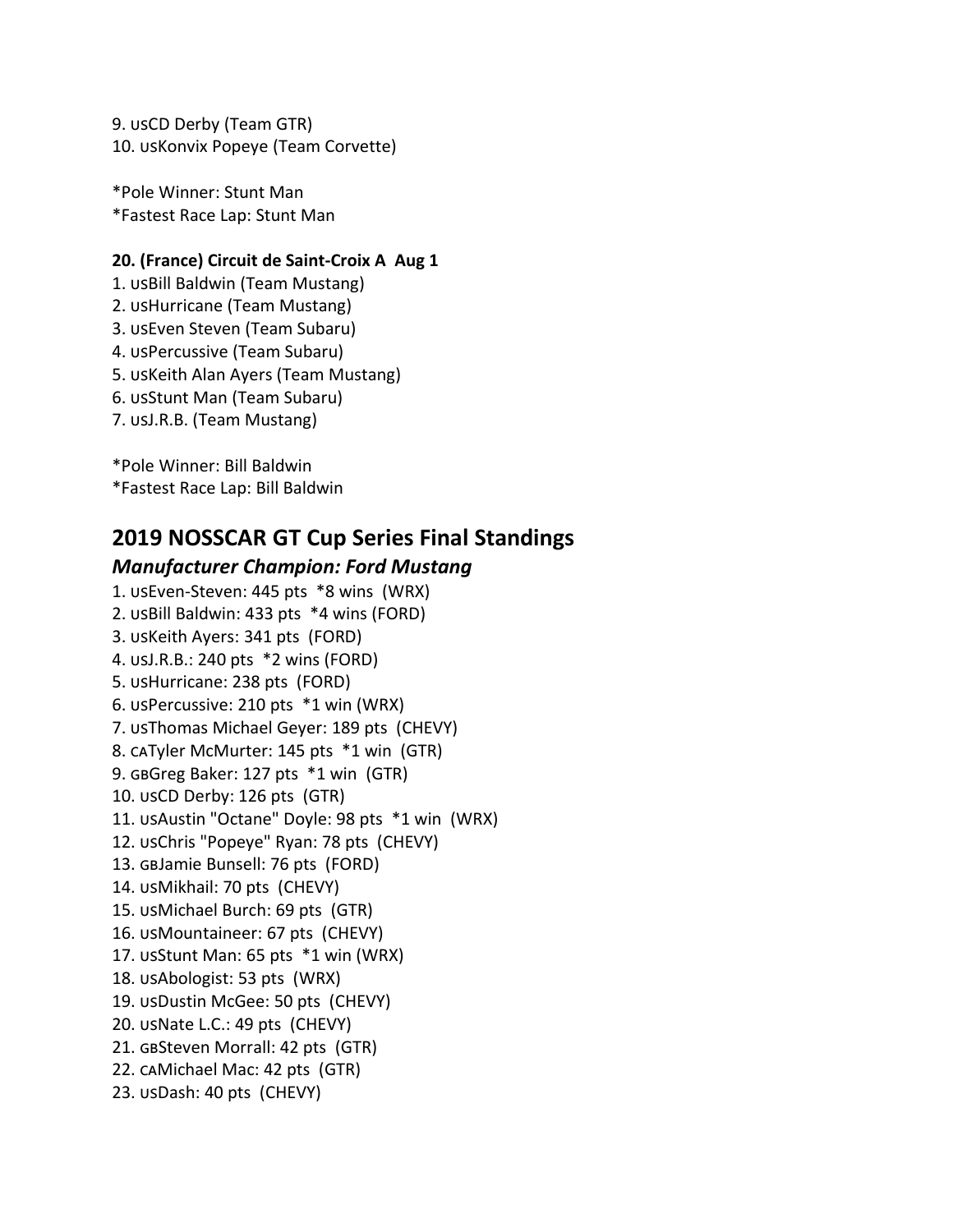24. usJade Burr: 38 pts (NSX) 25. usB. Black: 32 pts (FORD) 26. usPro: 31 pts (WRX) 27. usThe Outlaw: 28 pts (NSX) 28. DERaul Sein: 27 pts \*1 win (CHEVY) 29. usAlex Tesdahl: 24 pts (CHEVY) 30. usRob Oglesby: 19 pts (CHEVY) 31. GBE. Wok: 15 pts (GTR) 32. usS. Sniper: 14 pts (WRX) 33. usCaleb Mullis: 14 pts (NSX) 34. caShawn Moe: 12 pts (GTR) 35. USTrax Boss: 11 pts (WRX) 36. USRose Mike: 10 pts (CHEVY) 37. USGoat Skull: 10 pts (GTR) 38. usOne-Shot: 10 pts (NSX) 39. USBilly Ray Thompson: 9 pts (NSX) 40. BRAldo Avarez: 9 pts (NSX) 41. USKenny Customs: 9 pts (GTR) 42. usVette: 9 pts (CHEVY) 43. usJim T: 8 pts (CHEVY)

# **2020 NOSSCAR GT Cup Series Race Results**

## **1. (USA) Willow Springs - Big Willow July 9**

- 1. Pacman
- 2. Trenton Krentz
- 3. Bill Baldwin
- 4. Percussive
- 5. J.R.B.
- 6. Tyler McMurter
- 7. Jessie Carlson
- 8. Chris Ryan
- 9. Rob Oglesby
- 10. Robert Lohman Sr.
- 11. Chris Perkey
- 12. Thomas Geyer
- 13. Cameron Norton
- 14. Jimbo
- 15. Nick Donfrancesco
- 16. Dave Marks Jr.
- 17. Jamie Bunsell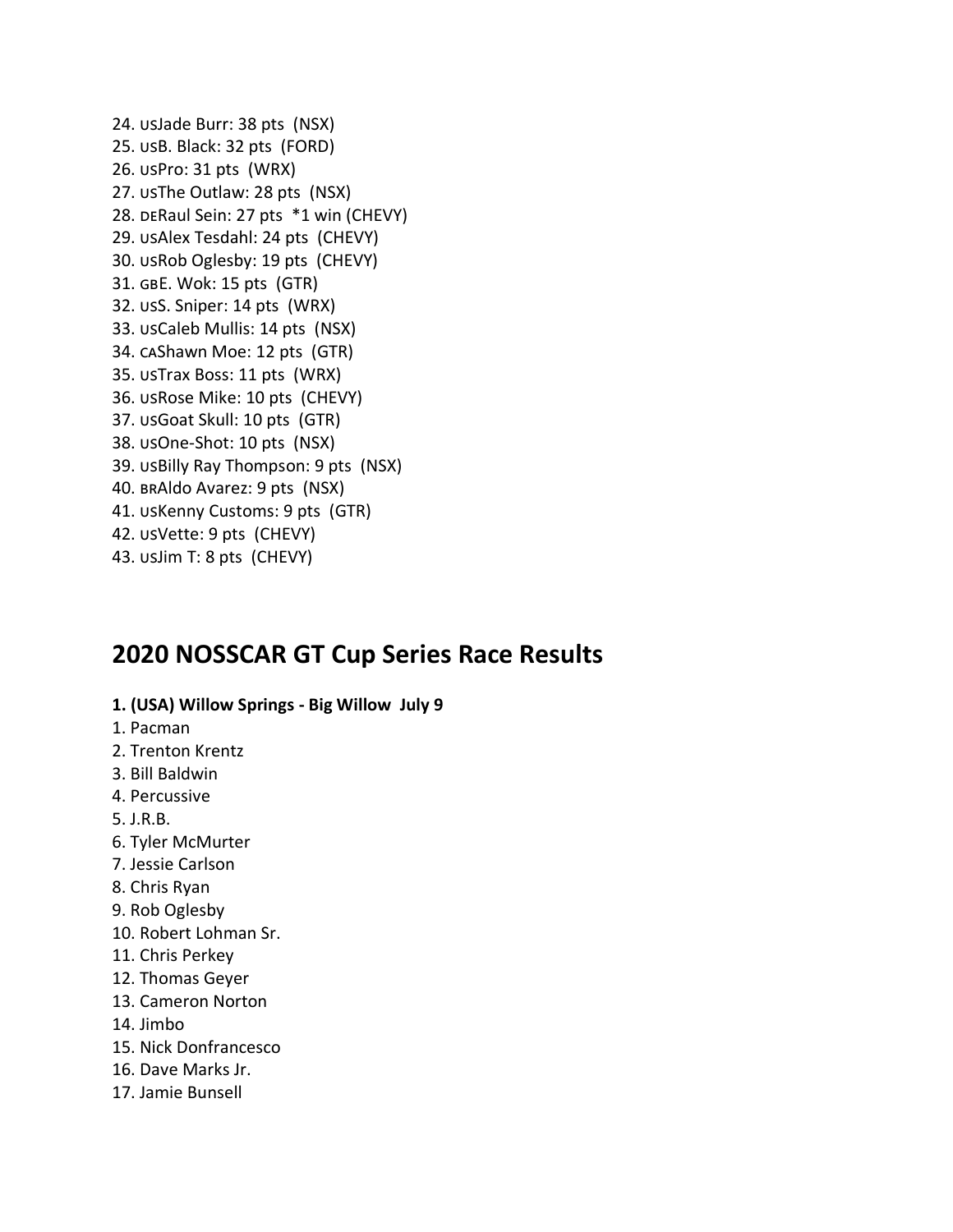## 18. Qtr-Panel-Outlaw

Pole Winner: Bill Baldwin Fastest Race Lap: Bill Baldwin

## **2. (USA) Blue Moon Bay Speedway July 16**

- 1. Pacman
- 2. J.R.B.
- 3. Bill Baldwin
- 4. Percussive
- 5. Tyler McMurter
- 6. Jessie Carlson
- 7. Trenton Krentz
- 8. Thomas Geyer
- 9. Rob Oglesby
- 10. Qtr-Panel
- 11. Robert Lohman Sr.
- 12. Chris Ryan
- 13. Jimbo
- 14. Cameron Norton
- 15. Chris Perkey

Pole Winner: J.R.B. Fastest Race Lap: Tyler McMurter

## **3. (FRA) Circuit de Spa-Franchorchamps July 23**

- 1. Pacman
- 2. Bill Baldwin
- 3. Trenton Krentz
- 4. J.R.B.
- 5. Percussive
- 6. Tyler McMurter
- 7. Jessie Carlson
- 8. Chris Ryan
- 9. Cameron Norton
- 10. Alex Tesdahl
- 11. Robert Lohman Sr.
- 12. Thomas Geyer
- 13. Qtr-Panel

Pole Winner: Trenton Krentz Fastest Race Lap: Trenton Krentz

## **4. (Japan) Suzuka GP Circuit July 30**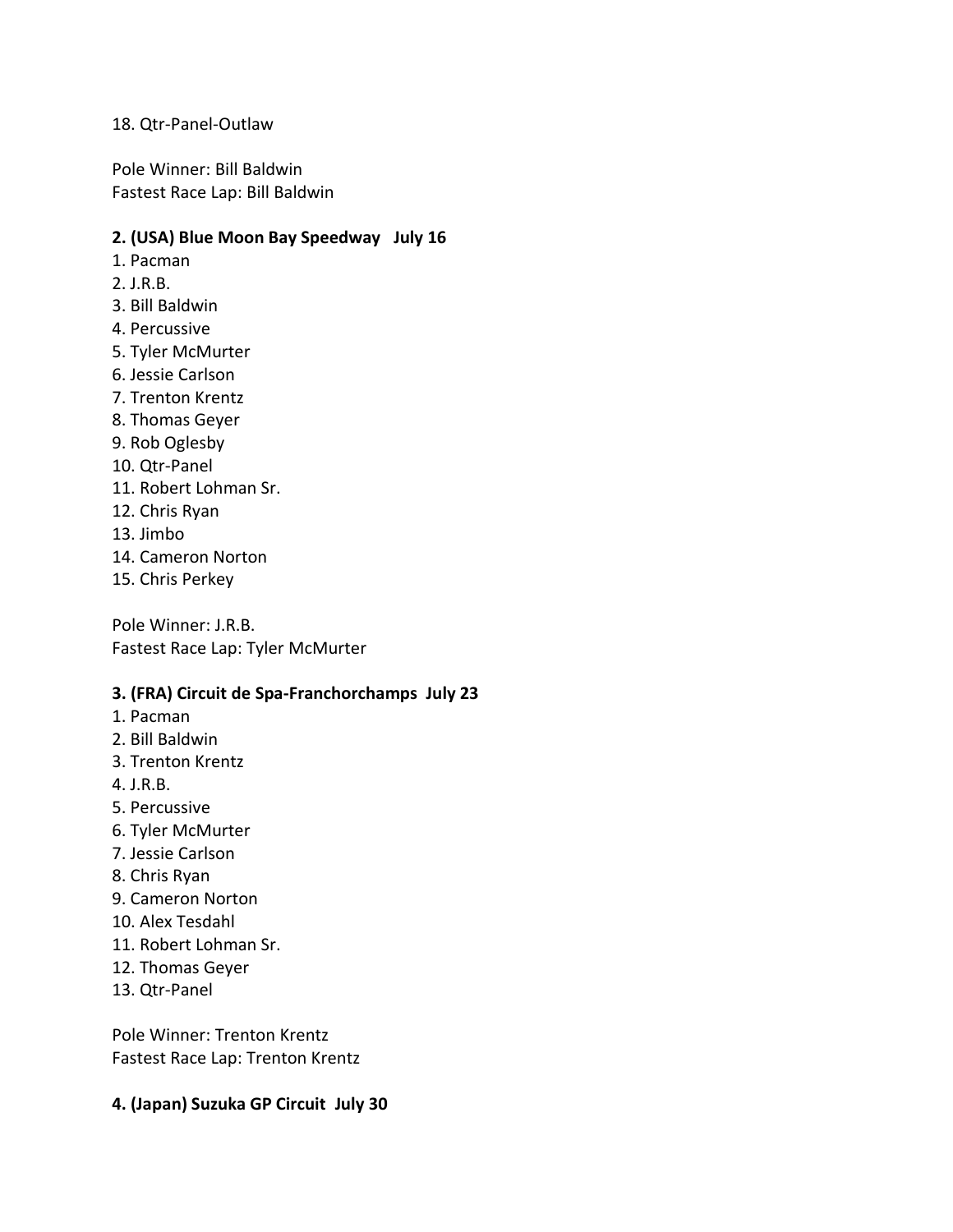- 1. Trenton Krentz
- 2. Pacman
- 3. Bill Baldwin
- 4. Percussive
- 5. Jessie Carlson
- 6. Chris Ryan
- 7. Jordan Green
- 8. Alex Tesdahl
- 9. Rob Oglesby
- 10. Robert Lohman Sr.
- 11. Justin Herrington
- 12. Jeffery Robinson Jr.
- 13. Cameron Norton

Pole Winner: Trenton Krentz Fastest Race Lap: Trenton Krentz

## **5. (Italy) Autodrome Nationale Monza Aug. 13**

- 1. Trenton Krentz
- 2. Bill Baldwin
- 3. Pacman
- 4. Jessie Carlson
- 5. Chris Ryan
- 6. Percussive
- 7. Alex Tesdahl
- 8. Rob Oglesby
- 9. Robert Lohman Sr.
- 10. Justin Herrington

Pole Winner: Trenton Krentz Fastest Race Lap: Trenton Krentz

## **6. (Croatia) Dragon Trail Raceway Garden 1 Aug. 20**

- 1. Trenton Krentz
- 2. Bill Baldwin
- 3. Pacman
- 4. J.R.B.
- 5. Percussive
- 6. Jessie Carlson
- 7. Chris Ryan
- 8. Daniel McGriff
- 9. Cameron Norton
- 10. Alex Tesdahl
- 11. Robert Lohman Sr.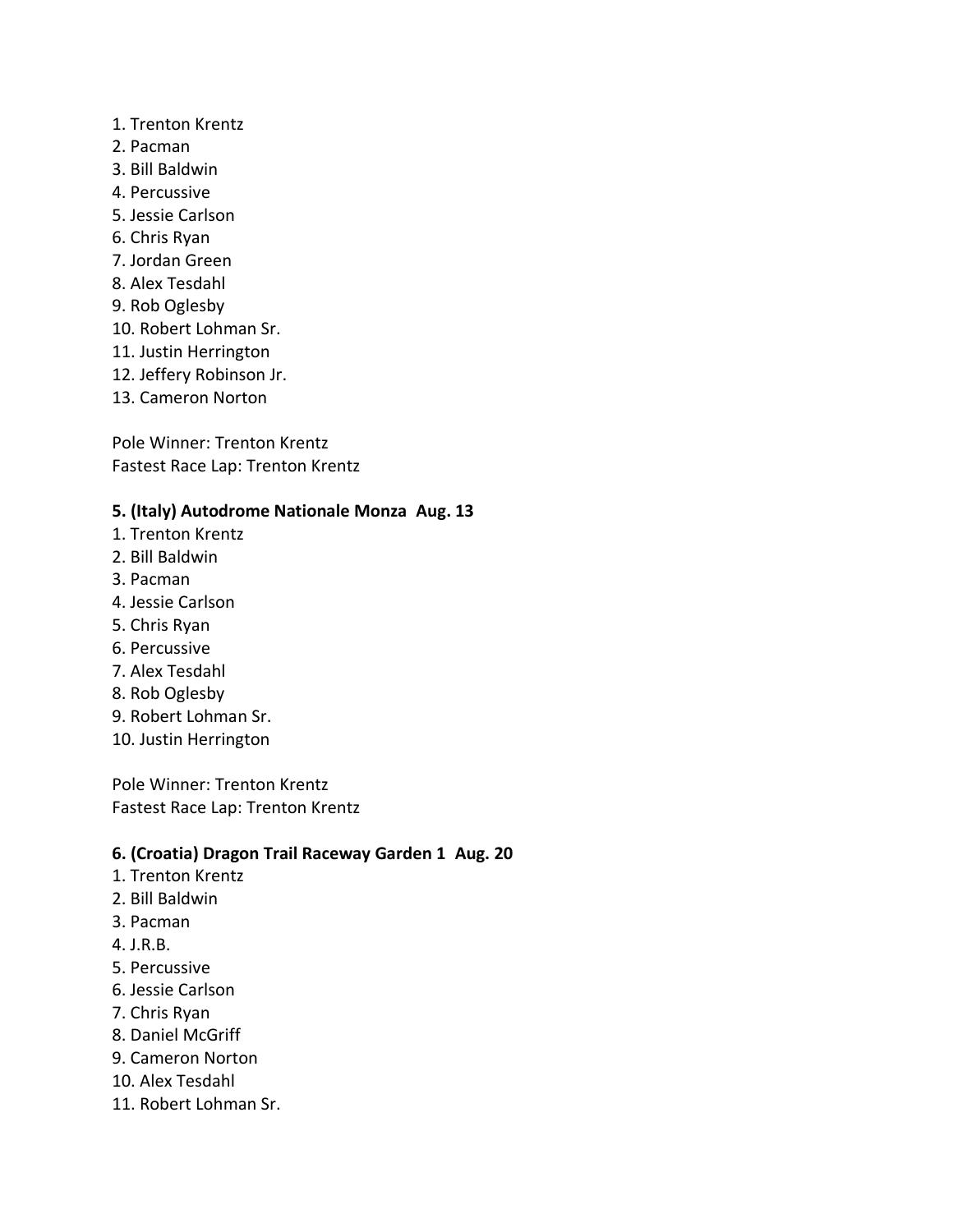## 12. Justin Herrington

Pole Winner: Trenton Krentz Fastest Race Lap: Bill Baldwin

## **7. (UK) Brands Hatch GP Circuit Aug. 27**

- 1. Trenton Krentz
- 2. Pacman
- 3. Bill Baldwin
- 4. Percussive
- 5. Jessie Carlson
- 6. Daniel McGriff
- 7. Alex Tesdahl
- 8. Robert Lohman Sr.
- 9. Thomas Geyer
- 10. Chris Ryan
- 11. Cameron Norton
- 12. Rob Oglesby
- 13. Justin Herrington
- 14. Jamie Bunsell

Pole Winner: Trenton Krentz Fastest Race Lap: Trenton Krentz

#### **8. (Germany) Nurburgring GP Sept. 3**

- 1. Trenton Krentz
- 2. Pacman
- 3. Bill Baldwin
- 4. J.R.B.
- 5. Percussive
- 6. Thomas Geyer
- 7. Daniel McGriff
- 8. Alex Tesdahl
- 9. Jessie Carlson
- 10. Cameron Norton
- 11. Robert Lohman Sr.

Pole Winner: Trenton Krentz Fastest Race Lap: Trenton Krentz

## **9. (USA) Northern-Isle Speedway Sept. 10**

- 1. Jessie Carlson
- 2. Bill Baldwin
- 3. J.R.B.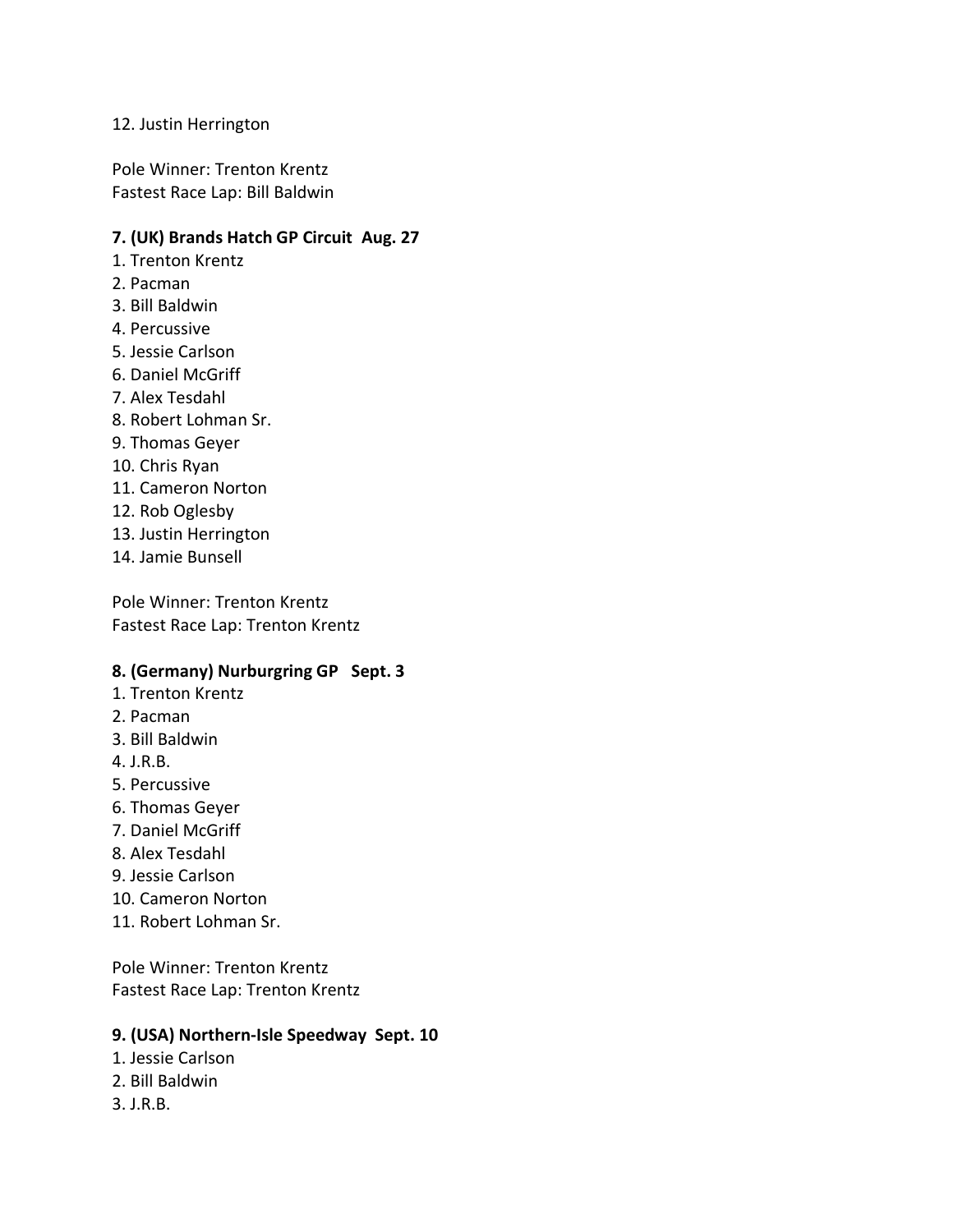- 4. Pacman
- 5. Percussive
- 6. Rob Oglesby
- 7. Sick-Em-Boi
- 8. Chill Khalil
- 9. Trenton Krentz
- 10. Thomas Geyer
- 11. Daniel McGriff
- 12. Justin Herrington
- 13. Robert Lohman Sr.

Pole Winner: Jessie Carlson Fastest Race Lap: J.R.B.

## **10. (Austria) Red Bull Ring Sept. 17**

- 1. Pacman
- 2. Trenton Krentz
- 3. Bill Baldwin
- 4. J.R.B.
- 5. Chris Ryan
- 6. Jessie Carlson
- 7. Percussive
- 8. Jordan Green
- 9. Robert Lohman Sr.
- 10. Cameron Norton
- 11. Thomas Geyer
- 12. Dave Marks Jr.

Pole Winner: Pacman Fastest Race Lap: Trenton Krentz

## **11. (Australia) Mount Panorama Sept. 24**

- 1. Trenton Krentz
- 2. Pacman
- 3. Bill Baldwin
- 4. J.R.B.
- 5. Jessie Carlson
- 6. Percussive
- 7. Chris Ryan
- 8. Daniel McGriff
- 9. Alex Tesdahl
- 10. Rob Oglesby
- 11. Robert Lohman Sr.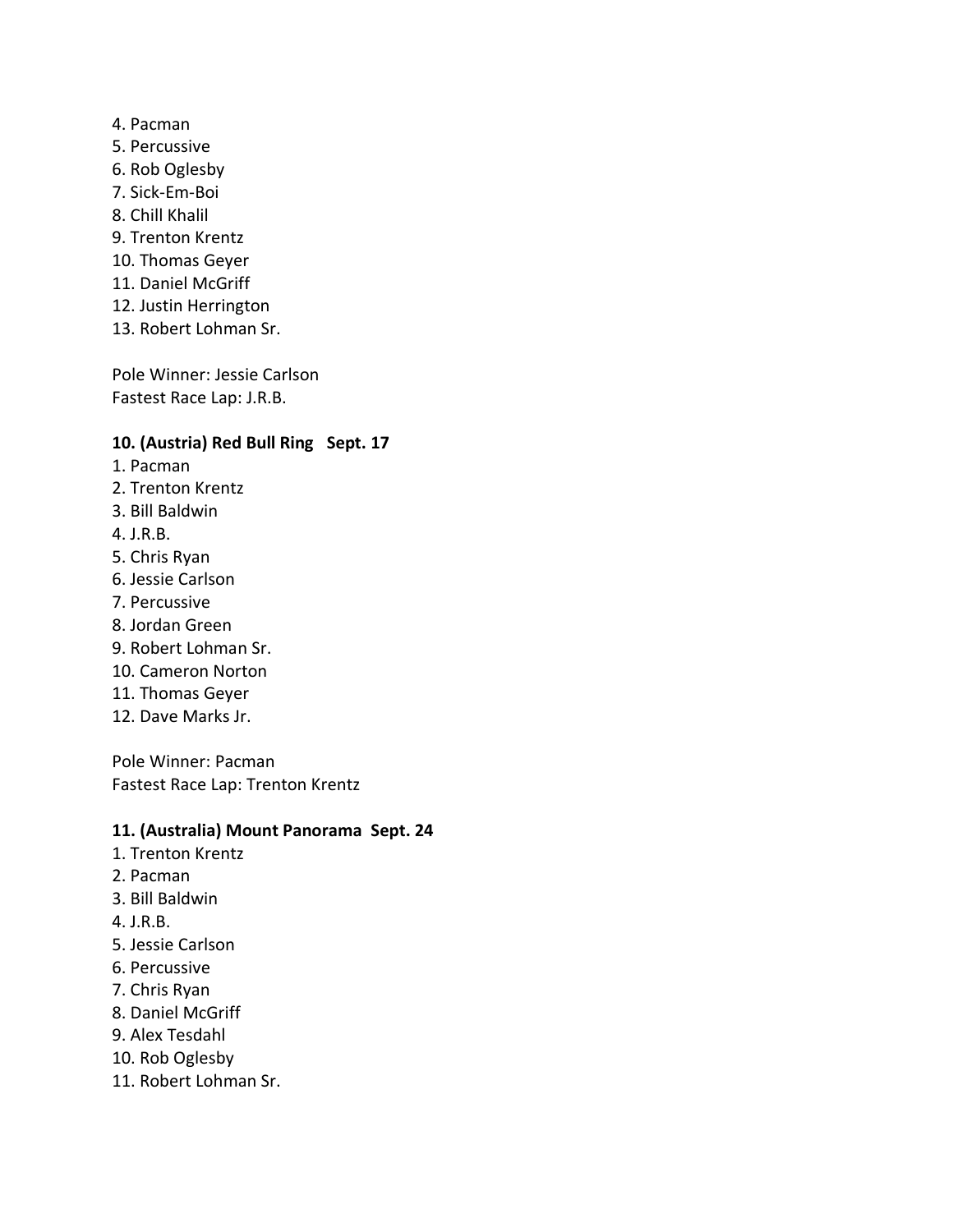Pole Winner: Trenton Krentz Fastest Race Lap: Trenton Krentz

## **12. (Germany) Nurburgring Nordschleife Oct. 1**

- 1. Trenton Krentz
- 2. J.R.B.
- 3. Jessie Carlson
- 4. Bill Baldwin
- 5. Pacman
- 6. Chris Ryan
- 7. Percussive
- 8. Alex Tesdahl
- 9. Robert Lohman Sr.

Pole Winner: Trenton Krentz Fastest Race Lap: Trenton Krentz

## **13. (Japan) Kyoto Driving Park - Yamigawa Oct. 8**

- 1. Trenton Krentz
- 2. Pacman
- 3. Bill Baldwin
- 4. J.R.B.
- 5. Jessie Carlson
- 6. Percussive
- 7. Chris Ryan
- 8. Daniel McGriff
- 9. Thomas Geyer
- 10. Robert Lohman Sr.
- 11. Rob Oglesby
- 12. Jeffery Robinson Jr.

Pole Winner: J.R.B. Fastest Race Lap: J.R.B.

#### **14. (Spain) Circuit de Barcelona-Catalunya Oct. 15**

- 1. J.R.B.
- 2. Jessie Carlson
- 3. Pacman
- 4. Bill Baldwin
- 5. Tyler McMurter
- 6. Percussive
- 7. Jeffery Robinson Jr.
- 8. Chris Ryan
- 9. Thomas Geyer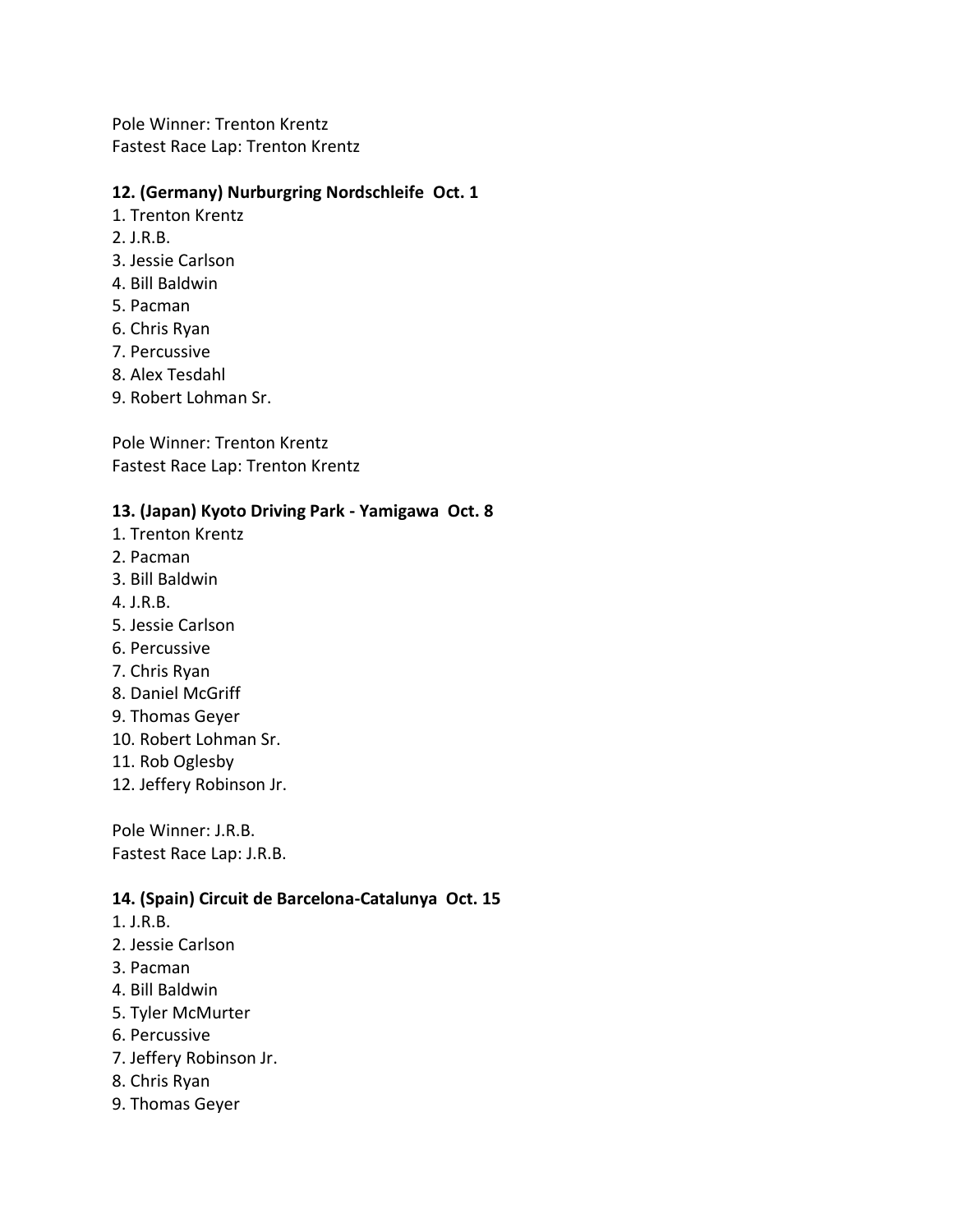- 10. Joshua Colmdiaz
- 11. Daniel McGriff
- 12. Alex Tesdahl
- 13. Robert Lohman Sr.
- 14. T.P.M.
- 15. Trenton Krentz
- 16. Tim Jones

Pole Winner: J.R.B. Fastest Race Lap: Bill Baldwin

## **15. (France) Alsace Village Oct. 22**

- 1. J.R.B.
- 2. Bill Baldwin
- 3. Pacman
- 4. Trenton Krentz
- 5. Jessie Carlson
- 6. Chris Ryan
- 7. Percussive
- 8. Daniel McGriff
- 9. Joshua Colmdiaz
- 10. Cameron Norton
- 11. Robert Lohman Sr.
- 12. Thomas Geyer
- 13. Alex Tesdahl

Pole Winner: Trenton Krentz Fastest Race Lap: Trenton Krentz

## **16. (Brazil) Autodromo de Interlagos Oct. 29**

- 1. Bill Baldwin
- 2. J.R.B.
- 3. Pacman
- 4. Jessie Carlson
- 5. Percussive
- 6. Chris Ryan
- 7. Daniel McGriff
- 8. Robert Lohman Sr.
- 9. Joshua Colmdiaz

Pole Winner: J.R.B. Fastest Race Lap: Pacman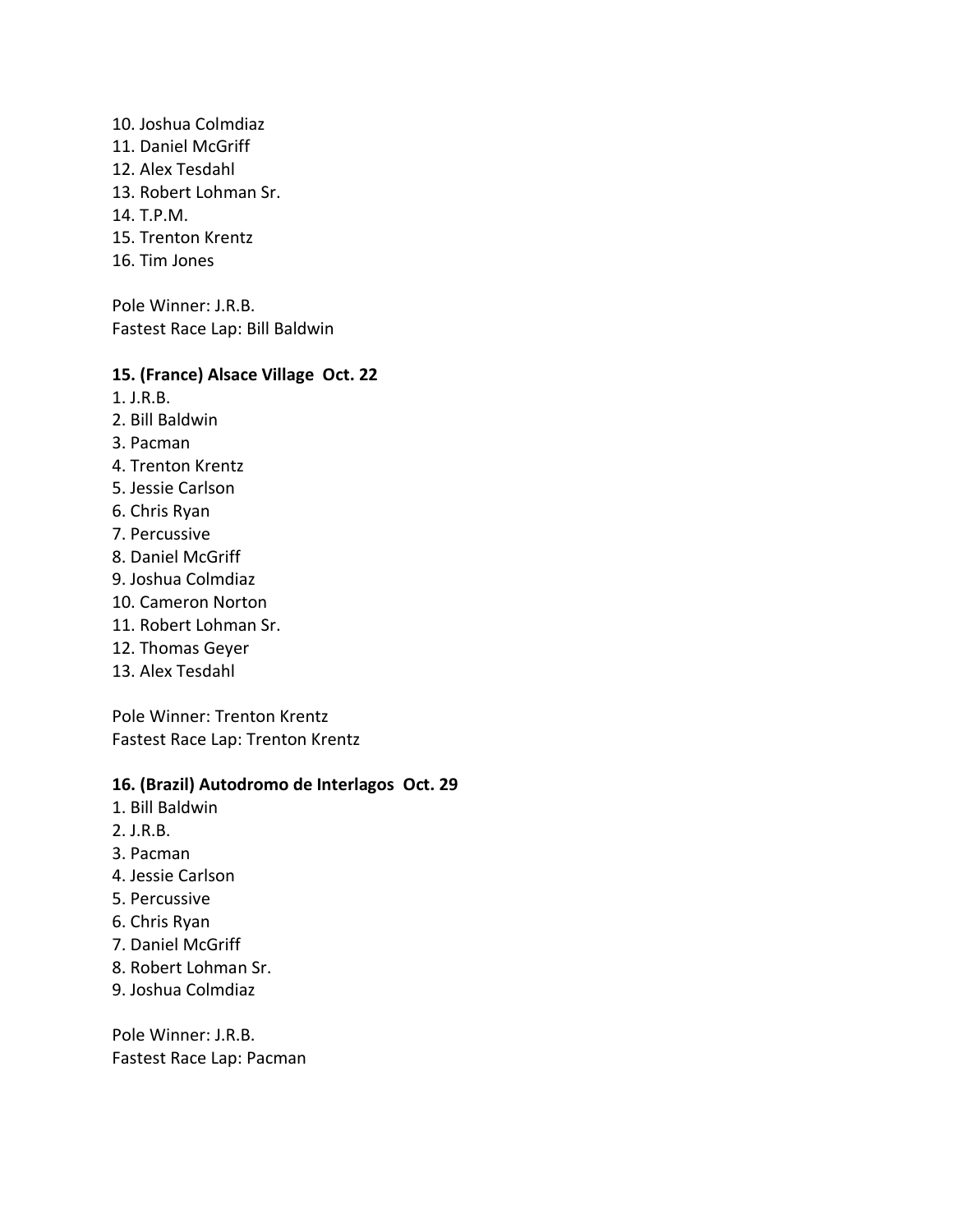# **2020 NOSSCAR GT Cup Series Final Standings**

1. USPacman: 347 pts  $*4$  wins  $*$ **CHAMPION** 2. USTrenton Krentz: 337 pts \*8 wins 3. USBill Baldwin: 335 pts \*1 win 4. Jessie Carlson: 280 pts \*1 win **\*ROTY** 5. usJ.R.B.: 267 pts \*2 wins 6. USPercussive: 266 pts 7. USChris Ryan: 207 pts 8. USRobert Lohman Sr.: 188 pts 9. usDaniel McGriff: 124 pts 10. usThomas Geyer: 122 pts 11. USAlex Tesdahl: 113 pts 12. USRob Oglesby: 102 pts 13. USCameron Norton: 99 pts 14. caTyler McMurter: 67 pts 15. UsJustin Herrington: 52 pts 16. usJoshua Colmdiaz: 38 pts 17. USJeffery Robinson Jr: 35 pts 18. usJordan Green: 29 pts 19. usQtr-Panel-Outlaw: 25 pts 20. usChris Perkey: 18 pts 21. usJimbo: 17 pts 22. usDave Marks Jr.: 16 pts 23. usSick-Em-Boi: 15 pts 24. usChill-Khalil: 14 pts 25. GBJamie Bunsell: 13 pts 26. usT.P.M.: 8 pts 27. USNick Donfrancesco: 7 pts 28. usTim Jones: 6 pts

# **RECORDS AFTER 2019 AND 2020 SEASONS**

## **All-time Most NOSSCAR GT Cup Series Wins**

Trenton Krentz: 16 wins Bill Baldwin: 5 wins Pacman: 4 wins J.R.B.: 4 wins Percussive: 1 win Jessie Carlson: 1 win Tyler McMurter: 1 win Austin Doyle: 1 win Greg Baker: 1 win Stuntman: 1 win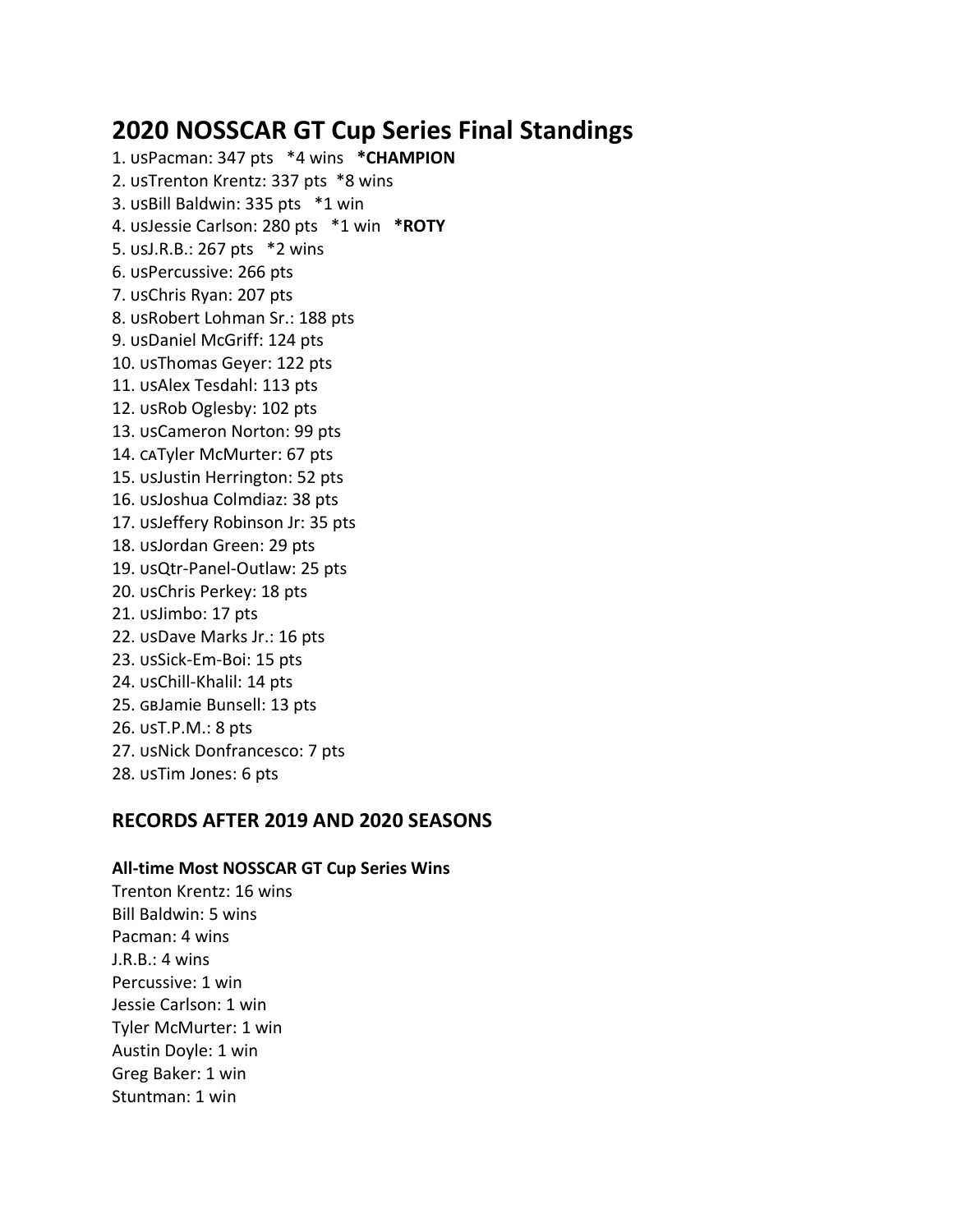Raul Sein: 1 win

## **Most GT Cup Series Wins in a Season**

Trenton Krentz: 8 wins (twice) Bill Baldwin: 4 wins Pacman: 4 wins J.R.B.: 2 wins (twice)

## **Most GT Cup Series Poles in a Season**

Trenton Krentz (10) J.R.B. (4) Bill Baldwin (3) Stuntman (2)

#### **Most GT Cup Series Podiums in a Season**

Trenton Krentz (16) Bill Baldwin (16) Pacman (14) J.R.B. (8) Jessie Carlson (3)

#### **Most GT Cup Series Top-5s in a Season**

Trenton Krentz (19) Bill Baldwin (18) Pacman (16) J.R.B. (13) Keith Ayers (13) Hurricane (13) Jessie Carlson (10) Percussive (9) Tyler McMurter (4) Chris Ryan (3)

## **Most GT Cup Series Top-10s in a Season**

Trenton Krentz (20) Keith Ayers (20) Bill Baldwin (19) Pacman (16) Jessie Carlson (16) Percussive (16) Hurricane (15) J.R.B. (13) Chris Ryan (13)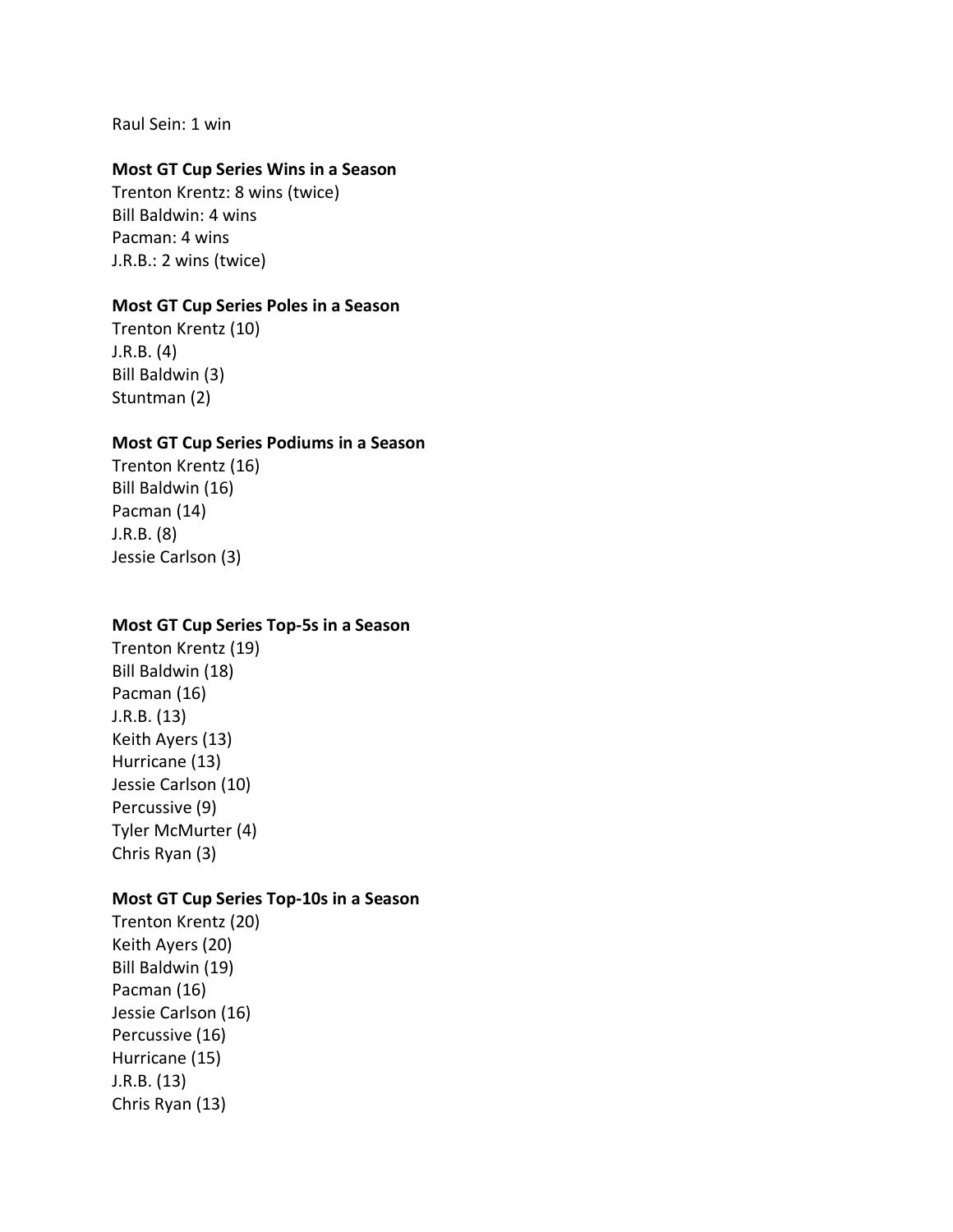Thomas Geyer (12) CD-Derby (10) Tyler McMurter (9) Alex Tedahl (8) Robert Lohman Sr. (8)

# **2021 NOSSCAR GT Cup Series Race Results**

### **1) NOSSCAR ROLEX 8 at Le Mans Feb. 20, 2021**

1. (CAN) Tyler McMurter & (CAN) J. Carroll 2. (USA) Bill Baldwin 3. (USA) Trenton Krentz 4. (USA) Pacman 5. (USA) Footeman & (CAN) Ned & (USA) Khalil 6. (FRA) Beam-SKP & (FRA) Alkin 7. (USA) Jeffery Robinson Jr. 8. (GBR) Jamie Bunsell 9. (USA) Robert Lohman Sr. 10. (USA) Allen Richardson 11. (USA) Jessie Carlson 12. (BRA) NVT\_Rumanov 13. (USA) Ayrton Frederick 14. (USA) Castle Bravo 15. (SGP) Ceej Pang 16. (NLD) J.K. McLaren 17. (USA) Owen Bridges 18. (USA) Alex Tesdahl 19. (USA) Daniel McGriff 20. (USA) Joshua Colmdiaz

\*Pole Winner: Bill Baldwin \*Fastest Race Lap: Pacman

#### RACE NOTES

\*Winner completed 151 laps \*Winner travelled 1,274 miles

Drivers in Yellow - Super GT class Drivers in Blue - GT Cup Class

Pole Winners: (FRA) Beam-SKP & (FRA) Alkin Fastest Race Lap: (USA) Jeffery Robinson Jr.

#### **2) (USA) Willow Springs - Big Willow Mar. 13**

- 1. (CAN) Tyler McMurter
- 2. (USA) Bill Baldwin
- 3. (USA) Jessie Carlson
- 4. (USA) Allen Richardson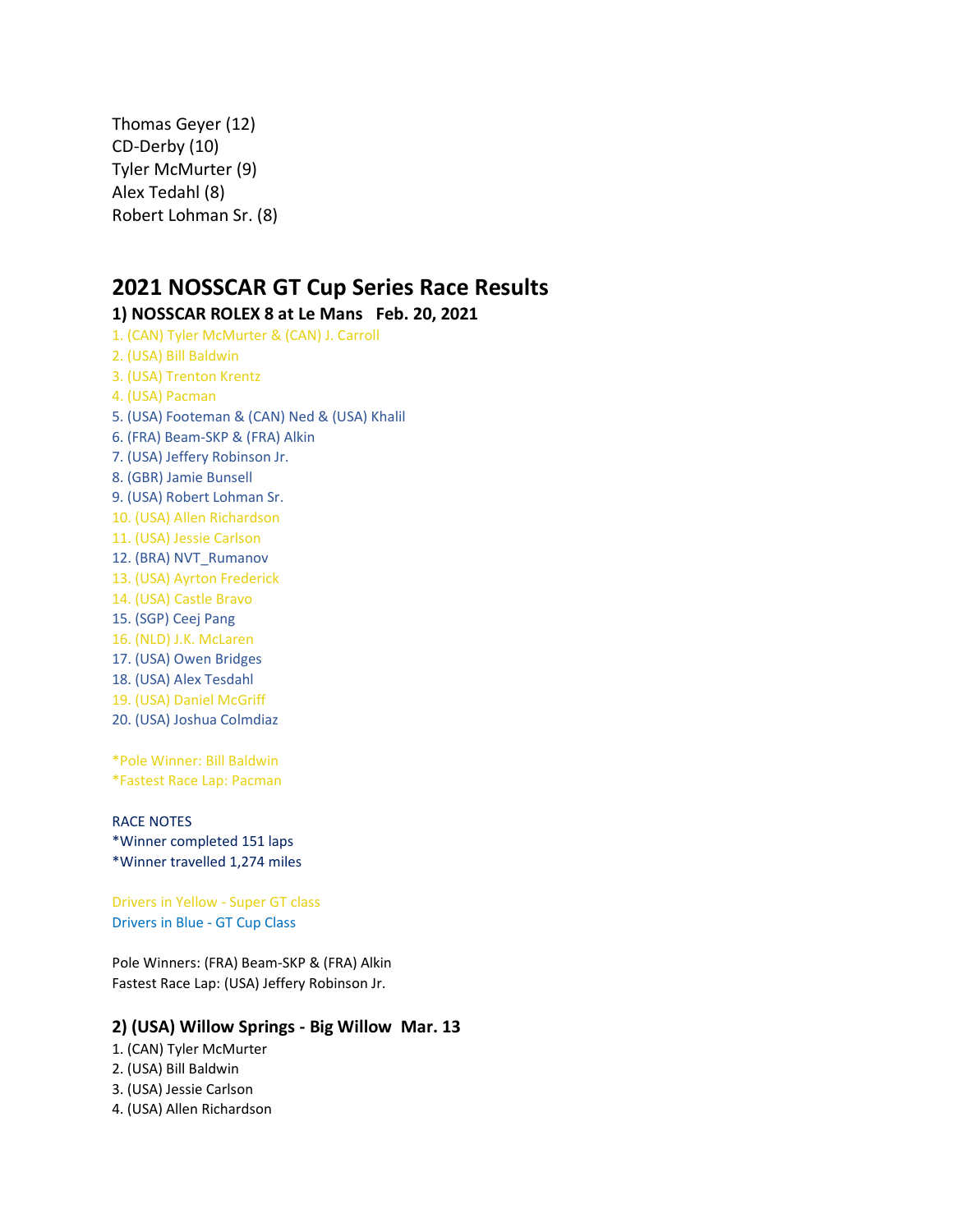5. (CAN) Ned 6. (USA) Bo-The-Racer 7. (USA) Trenton Krentz 8. (USA) Jeffery Robinson Jr. 9. (FRA) Skorpion 10. (USA) Kenny Stump 11. (USA) Alex Tesdahl 12. (USA) Robert Lohman Sr. 13. (USA) Daniel McGriff 14. (USA) Castle Bravo 15. (GBR) Jamie Bunsell 16. (FRA) Beam-SKP 17. (USA) Cameron Norton 18. (USA) Joshua Colmdiaz

Pole Winner: Trenton Krentz Fastest Race Lap: Trenton Krentz

#### **3) (USA) Blue Moon Bay Speedway Mar. 20**

1. (USA) Footeman 2. (USA) Trenton Krentz \*penalty 3. (CAN) Ned \*penalty 4. (USA) Bo-The-Racer 5. (USA) Bill Baldwin 6. (USA) Jessie Carlson 7. (CAN) Tyler McMurter 8. (USA) Jeffery Robinson Jr. 9. (GBR) Jamie Bunsell 10. (FRA) Beam-SKP 11. (USA) Allen Richardson 12. (USA) J.R.B. 13. (FRA) Skorpion 14. (USA) Kenny Stump 15. (USA) Alex Tesdahl 16. (USA) Cameron Norton 17. (USA) Robert Lohman Sr. 18. (USA) Joshua Colmdiaz

Pole Winner: Ned Fastest Race Lap: Jeffery Robinson Jr.

#### **4) (FRA) Circuit de Spa-Franchorchamps Mar. 27**

- 1. (USA) Trenton Krentz
- 2. (USA) Bill Baldwin
- 3. (CAN) Ned
- 4. (CAN) Tyler McMurter
- 5. (USA) Jessie Carlson
- 6. (FRA) Beam-SKP
- 7. (USA) Jeffery Robinson Jr.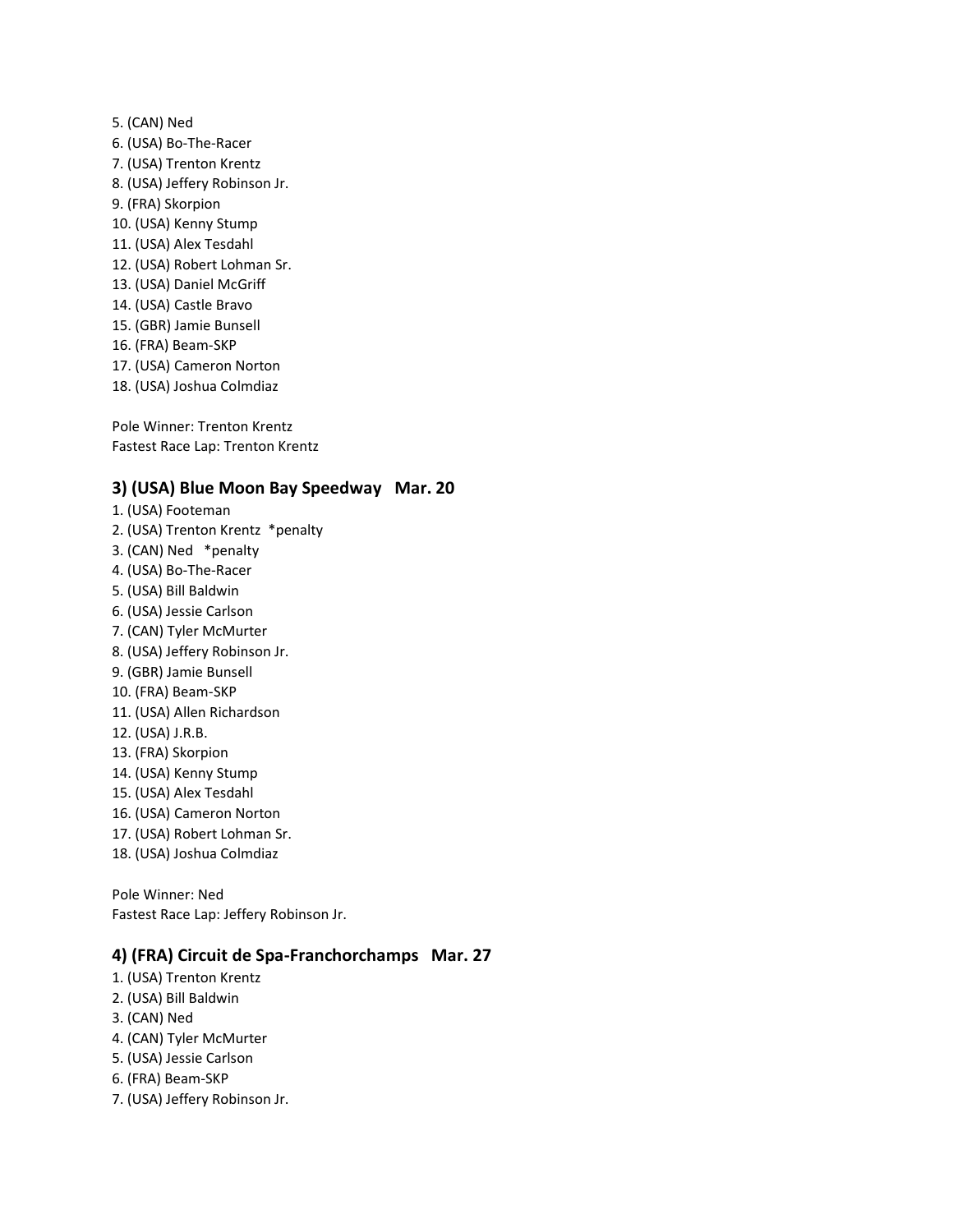8. (USA) Daniel McGriff 9. (USA) Alex Tesdahl 10. (USA) Cameron Norton 11. (FRA) Skorpion 12. (USA) P. May 13. (USA) Bo-The-Racer 14. (GBR) Jamie Bunsell 15. (USA) Robert Lohman Sr. 16. (USA) Allen Richardson 17. (USA) Kenny Stump Jr. 18. (BRA) Pex BR

Pole Winner: Ned Fastest Race Lap: Trenton Krentz

#### **5) (Japan) Suzuka GP Circuit Apr. 3**

1. (USA) Trenton Krentz 2. (CAN) Tyler McMurter 3. (CAN) Ned 4. (USA) Jessie Carlson 5. (FRA) Beam-SKP 6. (FRA) Axel Bury 7. (USA) Footeman 8. (USA) Jeffery Robinson Jr. 9. (USA) Kaitlyn Lohr 10. (USA) Robert Lohman Sr. 11. (ARG) Naakiitto 12. (BRA) Shark Ghost 13. (BRA) Pedro Swenson 14. (BRA) Rufos 15. (ARG) Vini CR 16. (ARG) Guille LBDT 17. (RUS) Rust S. 18. (CAN) Frank Harley

Pole Winner: Naakiitto Fastest Race Lap: Naakiitto

#### **6) (Italy) Autodrome Nationale Monza Apr. 10**

- 1. (USA) Trenton Krentz
- 2. (BRA) Pex BR
- 3. (CAN) Tyler McMurter
- 4. (CAN) Ned
- 5. (USA) Bill Baldwin
- 6. (RUS) Rust S
- 7. (USA) Jessie Carlson
- 8. (USA) Footeman
- 9. (USA) Jeffery Robinson Jr.
- 10. (USA) Daniel McGriff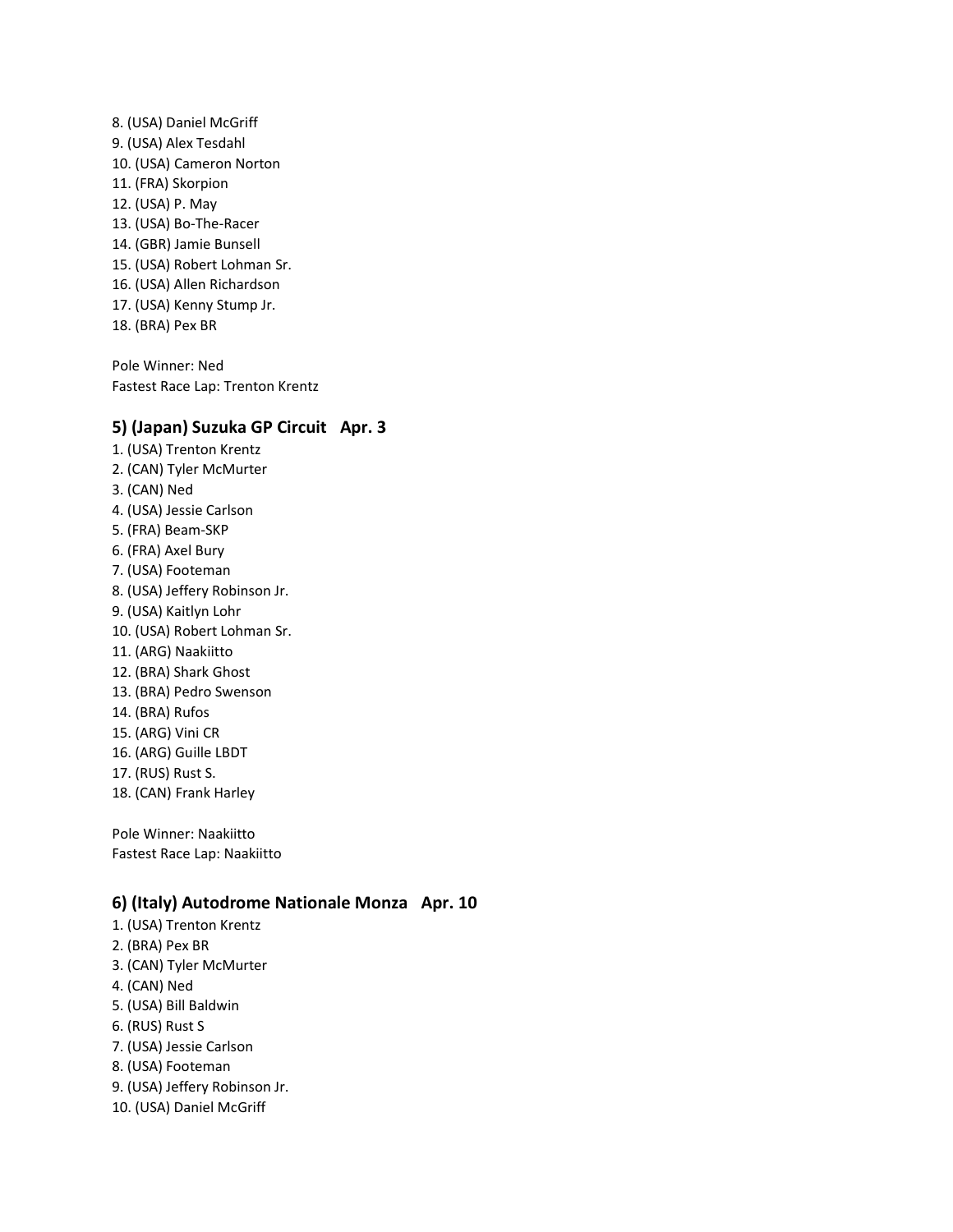11. (USA) Alex Tesdahl 12. (USA) Robert Lohman Sr. 13. (FRA) Axel Bury 14. (USA) Rogue Logik 15. (FRA) Beam-SKP 16. (USA) Joshua Colmdiaz

Pole Winner: Rogue Logik Fastest Race Lap: Pex BR

#### **7) (Croatia) Dragon Trail Raceway Garden 1 Apr. 17**

1. (CAN) Tyler McMurter 2. (USA) Jeffery Robinson Jr. 3. (USA) Jessie Carlson 4. (CAN) Ned 5. (USA) Bill Baldwin 6. (USA) Daniel McGriff 7. (USA) Alex Tesdahl 8. (USA) Cameron Norton 9. (USA) Robert Lohman Sr. 10. (USA) Fappelao 11. (USA) Trenton Krentz 12. (CAN) Frank Harley 13. (CAN) Bear-Bear 14. (CAN) M. Brisson 15. (USA) Sleepy-S12 16. (BRA) Pex BR

Pole Winner: Ned Fastest Race Lap: Bill Baldwin

#### **8) (GBR) Brands Hatch Indy Circuit Apr. 24**

- 1. (USA) Trenton Krentz
- 2. (CAN) Tyler McMurter
- 3. (CAN) Ned
- 4. (USA) Bill Baldwin
- 5. (USA) Jessie Carlson
- 6. (CAN) Herb Smoke
- 7. (USA) Footeman
- 8. (USA) Jeffery Robinson Jr.
- 9. (USA) Daniel McGriff
- 10. (MEX) Batman
- 11. (USA) Alex Tesdahl
- 12. (USA) James Martin
- 13. (USA) Robert Lohman Sr.
- 14. (SUI) Puck-Water
- 15. (ECU) Ferra-1000-HP
- 16. (GBR) Jamie Bunsell
- 17. (FRA) Beam-SKP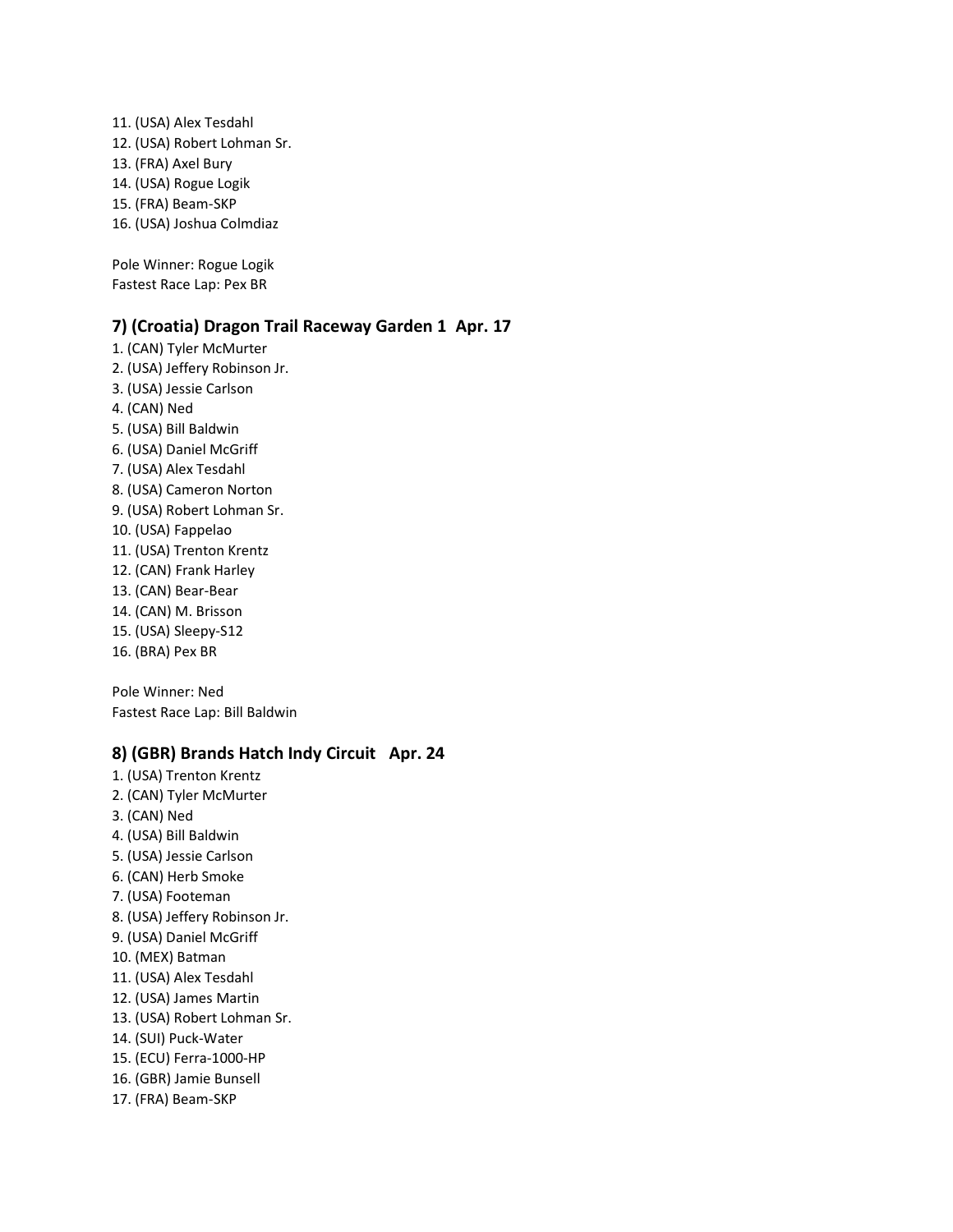#### 18. (USA) Maserati Rick

Pole Winner: Trenton Krentz Fastest Race Lap: Trenton Krentz

#### **9) (Germany) Nurburgring GP May 1**

1. (USA) Trenton Krentz 2. (USA) Jessie Carlson 3. (CAN) Tyler McMurter 4. (FRA) Axel Bury 5. (CAN) Ned 6. (FRA) Beam-SKP 7. (USA) Jeffery Robinson Jr. 8. (USA) Bo Tedesco 9. (USA) Cameron Norton 10. (USA) Alex Tesdahl 11. (USA) Robert Lohman Sr. 12. (ARG) Tonga 13. (MEX) Batman 14. (USA) Bill Baldwin 15. (ESP) TXO 16. (USA) Daniel McGriff 17. (USA) James Martin 18. (USA) Allen Richardson

Pole Winner: TXO Fastest Race Lap: Trenton Krentz

#### **10) (USA) Northern-Isle Speedway May 8**

1. (USA) J.R.B. 2. (USA) Bill Baldwin 3. (USA) Trenton Krentz 4. (USA) Bo Tedesco 5. (USA) Jessie Carlson 6. (CAN) Tyler McMurter 7. (USA) Soup 8. (USA) Jeffery Robinson Jr. 9. (USA) Alex Tesdahl 10. (CAN) Toe-King-Meech 11. (USA) Road-Warrior 12. (USA) James Martin 13. (USA) Robert Lohman Sr. 14. (USA) Somethin-Funny 15. (IRE) Giansasso 16. (USA) Cameron Norton 17. (AUS) Halo2Elite

Pole Winner: Jessie Carlson Fastest Race Lap: Trenton Krentz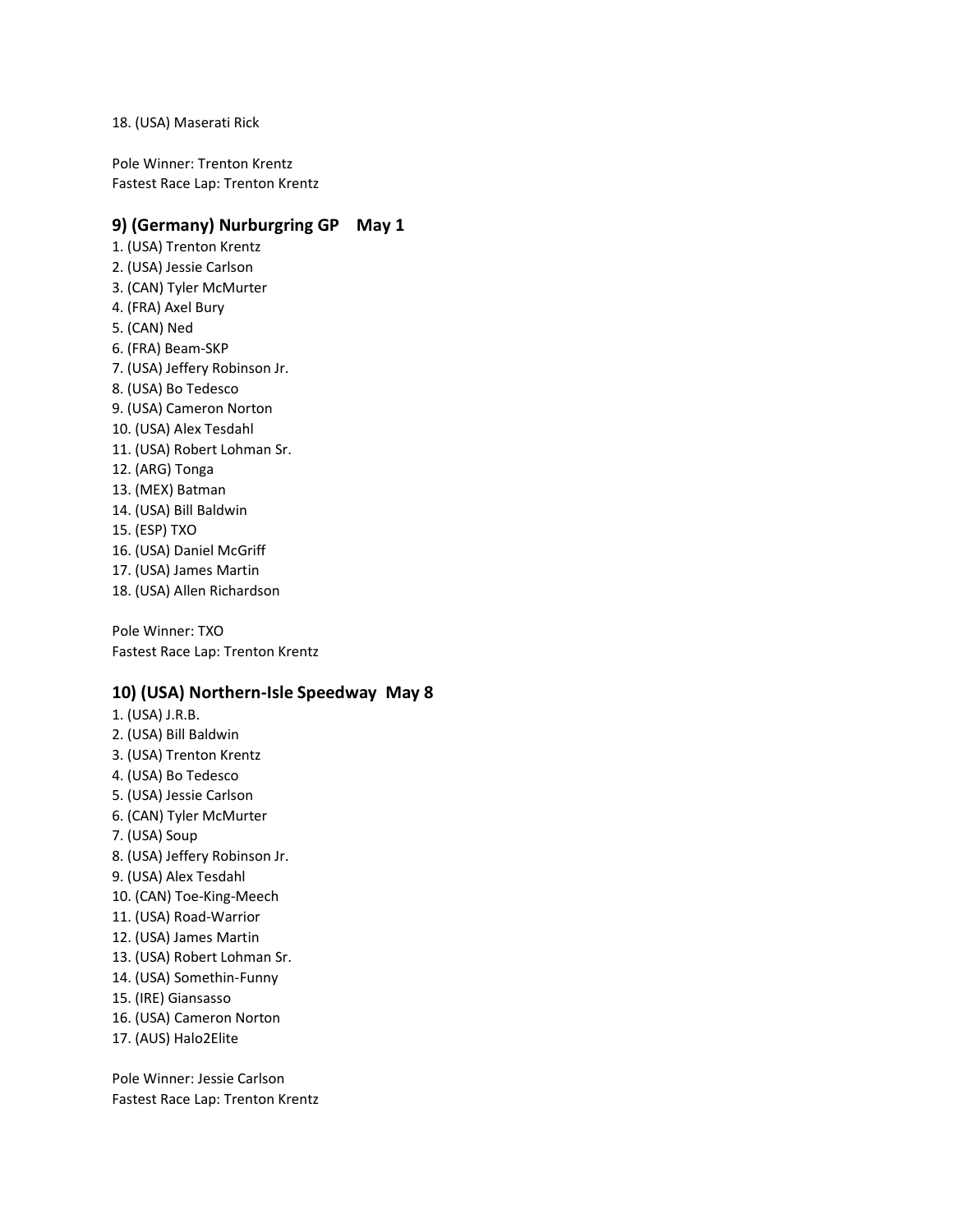## **11) (Austria) Red Bull Ring (RAIN) May 15**

1. (USA) Trenton Krentz 2. (USA) Jessie Carlson 3. (USA) Bill Baldwin 4. (GER) Der Dude 5. (CAN) Tyler McMurter 6. (USA) Alex Tesdahl 7. (USA) Robert Lohman Sr. 8. (USA) Alltaine 9. (USA) Cameron Norton 10. (CAN) The\_Beast 11. (ESP) Felipegxt Benga 12. (USA) Brisaacj 13. (CAN) Lol-Your-Bad 14. (CAN) Oli L 15. (USA) Jeffery Robinson Jr. 16. (BRA) Pex BR

Pole Winner: Trenton Krentz Fastest Race Lap: Trenton Krentz

## **12) (Australia) Mount Panorama (Night) May 22**

- 1. (USA) Trenton Krentz 2. (CAN) Tyler McMurter 3. (USA) Bill Baldwin 4. (USA) Jeffery Robinson Jr. 5. (USA) Allen Richardson 6. (USA) Alex Tesdahl 7. (USA) Robert Lohman Sr. 8. (FRA) Axel Bury 9. (BRA) Tony Oliveiira 10. (USA) Jessie Carlson 11. (USA) Irto Kark Keja 12. (ARG) Agus\_CarSpotter 13. (CAN) Frank Harley
- 14. (GER) Der Dude
- 15. (MEX) Batman
- 16. (RUS) Rust S.

Pole Winner: Trenton Krentz Fastest Race Lap: Trenton Krentz

#### **13) (Germany) Nurburgring Nordschleife May 29**

- 1. (USA) Jessie Carlson 2. (USA) Trenton Krentz
- 3. (USA) Bill Baldwin
- 4. (USA) Jeffery Robinson Jr.
- 5. (USA) J.R.B.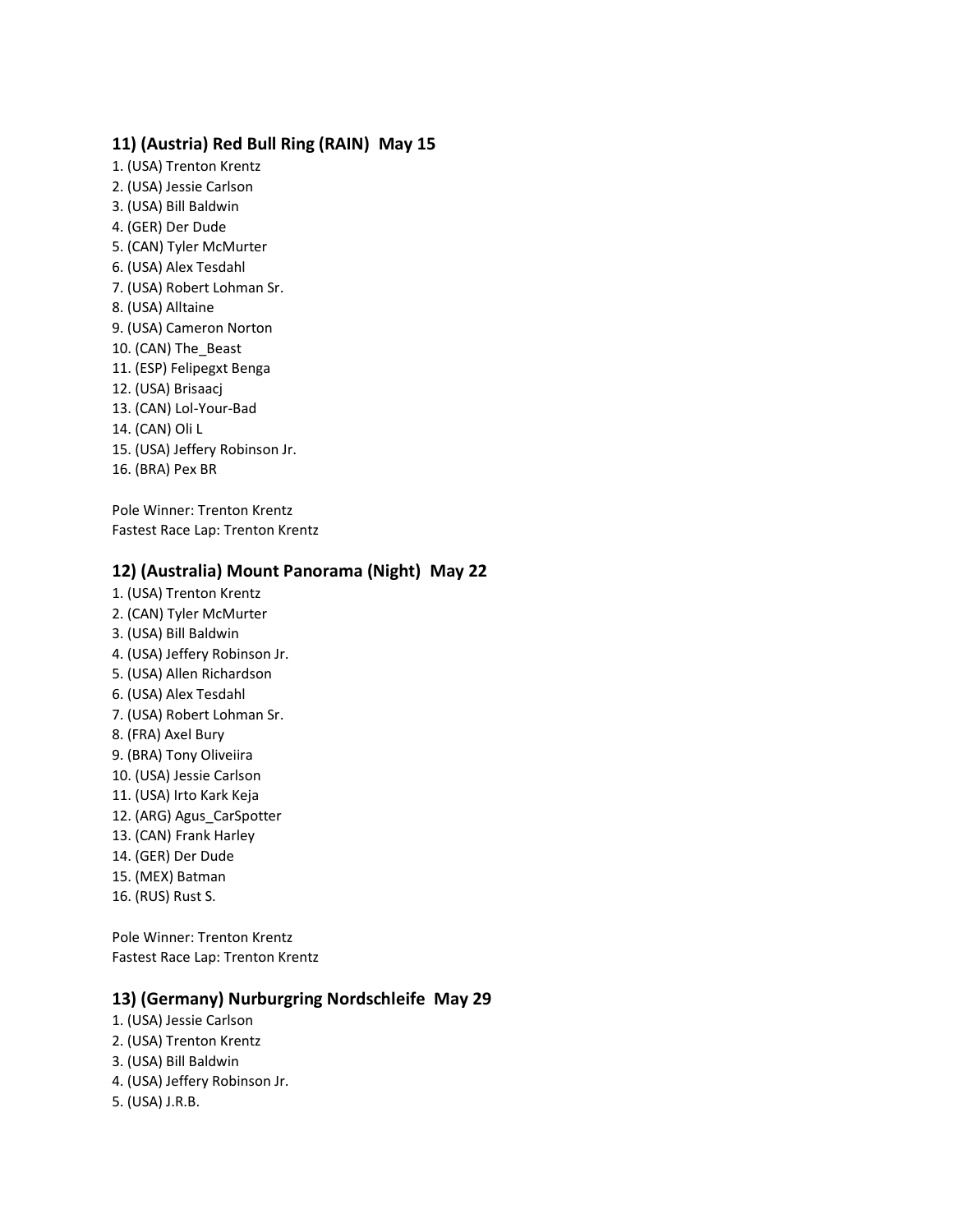6. (CAN) Tyler McMurter 7. (FRA) Axel Bury 8. (USA) Alex Tesdahl 9. (USA) Robert Lohman Sr. 10. (USA) Monster-Fox 11. (USA) Allen Richardson 12. (USA) Bo Tedesco 13. (ARG) Jose Nato 14. (USA) Cameron Norton 15. (USA) Nascar511 16. (GER) Paul Lyl D. 17. (AUS) Halo-2-Elite 18. (BRA) NVT Rumanov 19. (SUI) Puck-Water 20. (USA) Maserati Rick

Pole Winner: Jessie Carlson Fastest Race Lap: Jessie Carlson

#### **14) (Japan) Kyoto Driving Park - Yamigawa June 5**

1. (USA) Trenton Krentz 2. (USA) Jeffery Robinson Jr. 3. (CAN) Tyler McMurter 4. (USA) Jessie Carlson 5. (USA) Alex Tesdahl 6. (USA) Allen Richardson 7. (USA) Robert Lohman Sr. 8. (MEX) Batman 9. (GBR) Jamie Bunsell 10. (FRA) Beam-SKP 11. (FRA) Axel Bury 12. (BRA) Pex BR 13. (GER) Der Dude 14. (USA) Cameron Norton

Pole Winner: (USA) Trenton Krentz Fastest Race Lap: (USA) Trenton Krentz

#### **15) (Spain) Barcelona-Catalunya June 5**

- 1. (USA) Trenton Krentz
- 2. (CAN) Tyler McMurter
- 3. (BRA) BRP Aldo Kalyto
- 4. (USA) Jeffery Robinson Jr.
- 5. (USA) Ayrton Frederick
- 6. (USA) Robert Lohman Sr.
- 7. (USA) Krazy Subie
- 8. (USA) Jessie Carlson
- 9. (CAN) Temp
- 10. (ARG) Manuel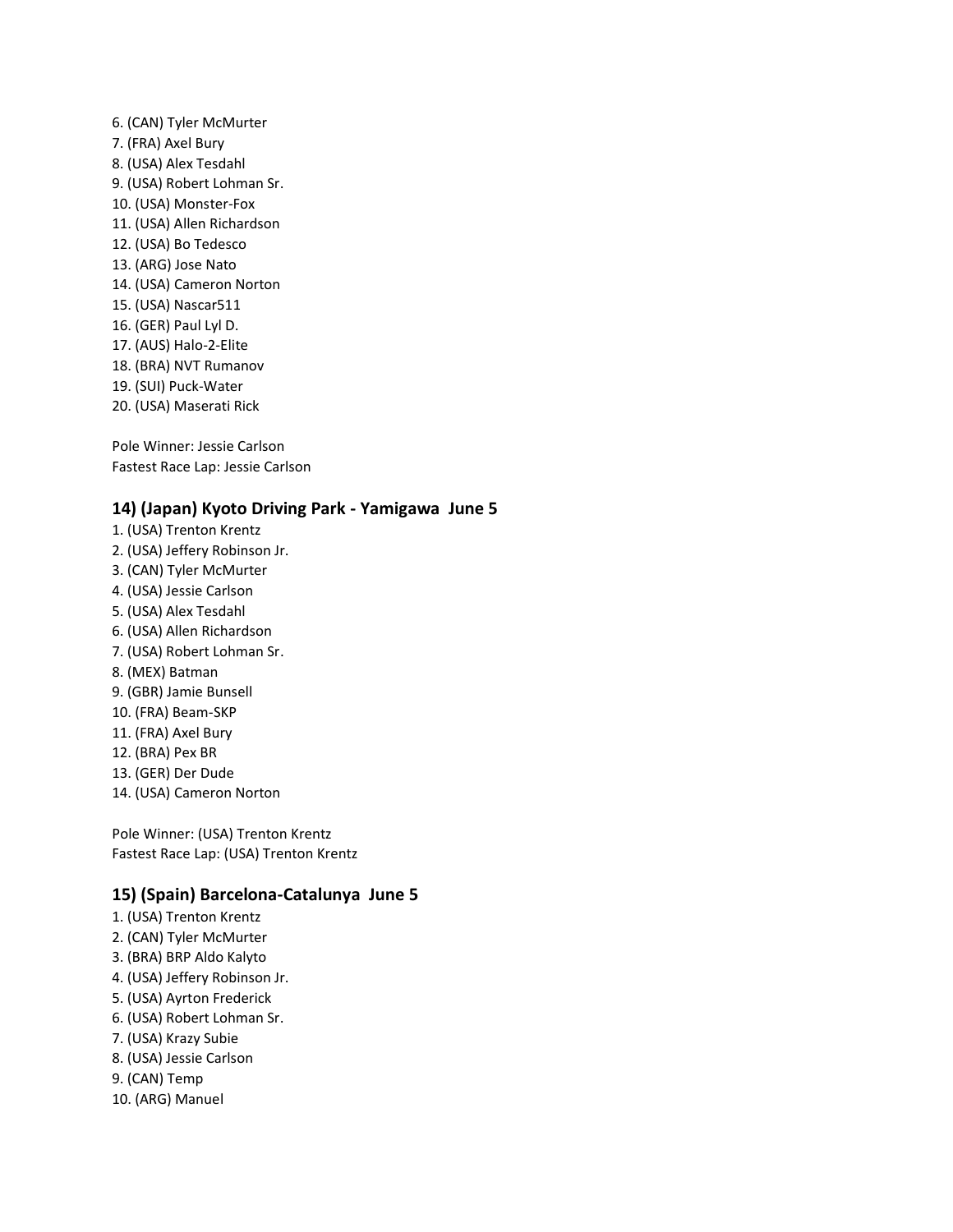11. (USA) Cameron Norton 12. (USA) Alex Tesdahl 13. (GBR) Jamie Bunsell 14. (USA) Bo Tedesco \*DQ

Pole Winner: Trenton Krentz Fastest Race Lap: Trenton Krentz

#### **16. (France) Alsace Village June 12**

1. (USA) J.R.B. 2. (USA) Bill Baldwin 3. (USA) Jeffery Robinson Jr. 4. (CAN) Tyler McMurter 5. (BRA) Eric RX 6. (USA) Alex Tesdahl 7. (USA) Cameron Norton 8. (USA) Robert Lohman Sr. 9. (BRA) R. Santa Lucia 10. (USA) Allen Richardson 11. (USA) T. Vargas 12. (BRA) Tito BR SE 13. (USA) Zuke 14. (CAN) Howie 15. (USA) Jan Not-Perfect 16. (USA) Woo-Slidin 17. (USA) Jessie Carlson

Pole Winner: J.R.B. Fastest Race Lap: Tyler McMurter

#### **17. (USA) Blue Moon Bay Infield A June 12**

1. (CAN) AMS Master 2. (USA) Trenton Krentz 3. (CAN) Tyler McMurter 4. (USA) Bill Baldwin 5. (USA) Jeffery Robinson Jr. 6. (USA) Alex Tesdahl 7. (USA) Robert Lohman Sr. 8. (USA) Revenant-42 9. (GBR) F1-Driver-D13 10. (USA) D Swiv 11. (USA) Elsui 12. (USA) Cameron Norton 13. (USA) Jessie Carlson

Pole Winner: AMS Master Fastest Race Lap: AMS Master

#### **18. (Brazil) Autodromo de Interlagos June 12**

1. (CAN) Tyler McMurter 2. (USA) Jeffery Robinson Jr.

3. (USA) Gabee Machine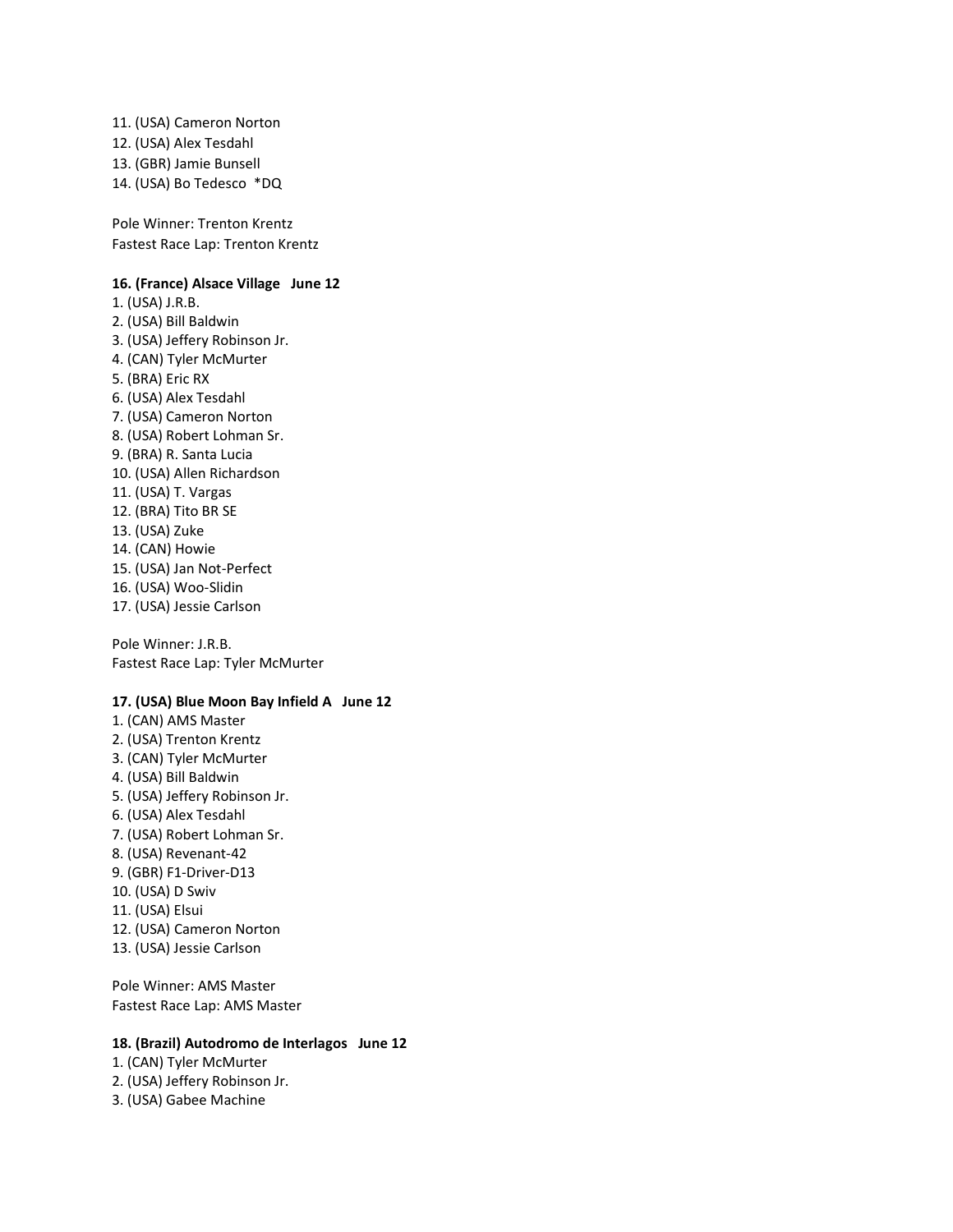4. (BRA) Marco Lorenzo 5. (USA) Jessie Carlson 6. (USA) Cameron Norton 7. (USA) Rob Oglesby 8. (USA) Robert Lohman Sr. 9. (USA) Ayrton Frederick 10. (USA) Alex Tesdahl 11. (BRA) Blood-Fare 12. (USA) Jaggy Marathon 13. (COL) Nicolas Ossa 14. (ARG) Cachilo 15. (CAN) Ned 16. (BRA) Pex BR 17. (FRA) Beam-SKP 18. (USA) Allen Richardson

Pole Winner: Tyler McMurter Fastest Race Lap: Jessie Carlson

# **2021 NOSSCAR GT Cup Series Final Standings**

1. USTrenton Krentz: 351 pts \*9 wins [AUDI] \*CHAMPION 2. CATyler McMurter: 345 pts \*3 wins [GTR] 3. UsJeffery Robinson Jr: 308 pts [GTR] \*Rookie of the Year 4. USJessie Carlson: 288 pts \*1 win [CHEVY] 5. USBill Baldwin: 244 pts [MAZDA] 6. USRobert Lohman Sr.: 229 pts [CHEVY] 7. USAlex Tesdahl: 219 pts [FERRARI] 8. CANed: 184 pts \*1 win (R) [VIPER] 9. cpBeam-SKP: 138 pts (R) [VIPER] 10. usCameron Norton: 137 pts [CHEVY] 11. CPAxel Bury: 116 pts (R) [RENAULT] 12. USFooteman: 103 pts \*2 wins (R) [VIPER] 13. usAllen Richardson: 100 pts [RENAULT] 14. USBo Tedesco: 92 pts (R) [MAZDA] 15. GBJamie Bunsell: 84 pts (R) [JAGUAR] 16. usJ.R.B.: 78 pts \*2 wins [MAZDA] 17. USDaniel McGriff: 70 pts (R) [AUDI] 18. BRPex BR: 55 pts (R) [CHEVY] 19. MxBatman: 42 pts [GTR] 20. DEDer Dude: 35 pts (R) [CHEVY] 21. CPAlkin: 33 pts (R) [VIPER] 22. USAyrton Frederick: 30 pts [AUDI] 23. CAAMS Master: 27 pts \*1 win [TOYOTA] 24. RURUSt S.: 27 pts [ASTON MARTIN] 25. USKenny Stump: 25 pts (R) [GTR] 26. BRNVT\_Rumanov: 24 pts (R) [JAGUAR] 27. usJames Martin: 24 pts [CHEVY]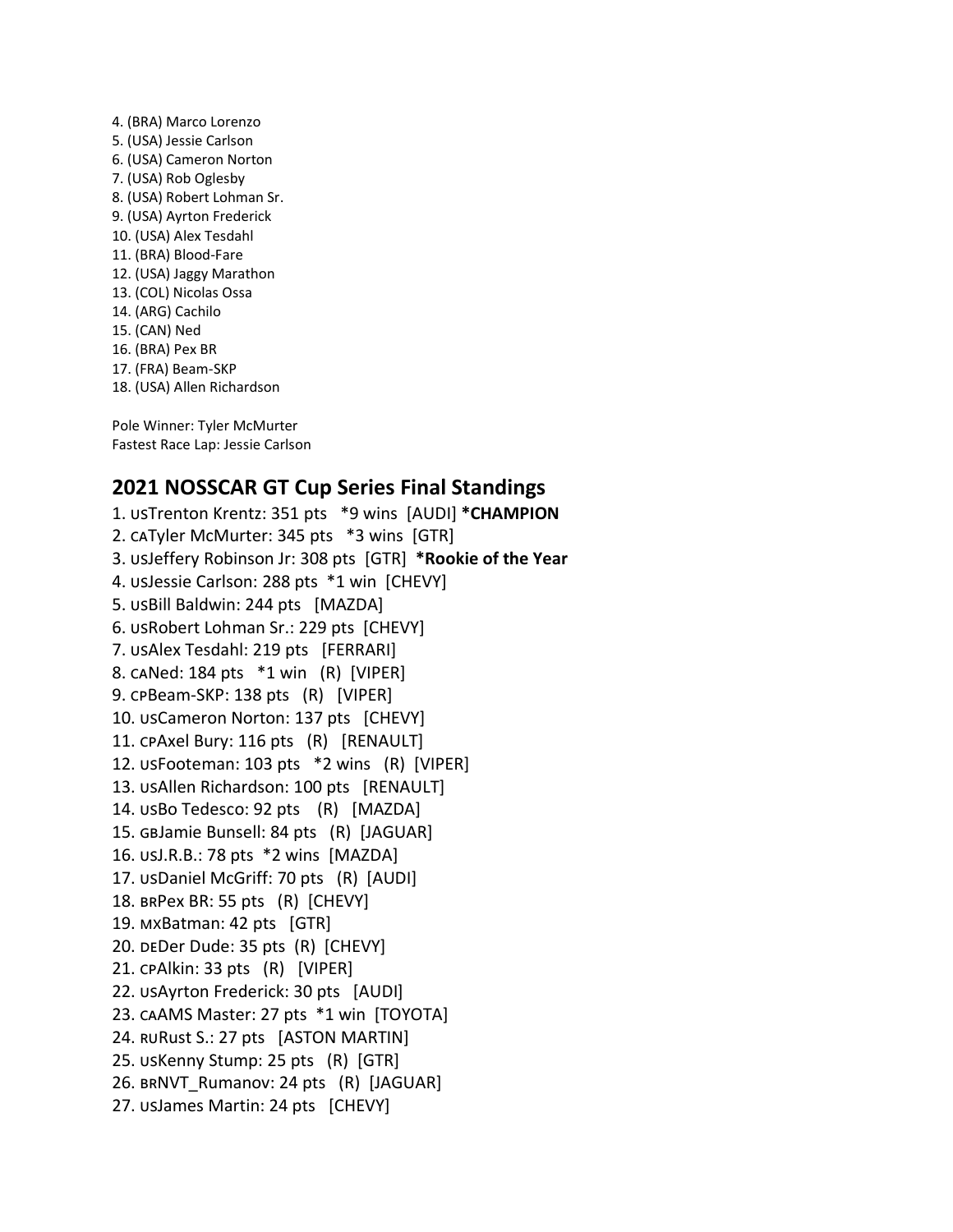28. CAFrank Harley: 23 pts [CHEVY] 29. BRBRP Aldo Kalyto: 20 pts (R) [CHEVY] 30. usGabee Machine: 20 pts [AUDI] 31. BRMarco Lorenzo: 18 pts [PORSCHE] 32. usJoshua Colmdiaz: 18 pts [CHEVY] 33. BRETIC RX: 17 pts (R) [HONDA] 34. CAHerb Smoke: 16 pts [MERCEDES] 35. USRob Oglesby: 15 pts [LAMBORGHINI] 36. usSoup: 15 pts [CHEVY] 37. USKrazy Subie: 15 pts (R) [SUBARU] 38. USRevenant-42: 14 pts (R) [FORD] 39. usAlltaine: 14 pts (R) [CHEVY] 40. sgCeej Pang: 14 pts (R) [BMW] 41. BRTony Oliveiira: 13 pts (R) [MCLAREN] 42. CATemp: 13 pts [HONDA] 43. USKaitlyn Lohr: 13 pts (R) [MCLAREN] 44. ARNaakiitto: 13 pts (R) [MCLAREN] 45. GBF1-Driver-D13: 13 pts (R) [MCLAREN] 46. BRR. Santa Lucia: 13 pts (R) [VIPER] 47. usMonster-Fox: 12 pts [MITSUBISHI] 48. ARManuel: 12 pts [LAMBORGHINI] 49. usKhalil: 12 pts (R) [VIPER] 50. CAThe Beast: 12 pts [TOYOTA] 51. USD-Swiv: 12 pts (R) [MAZDA] 52. CAToe-King-Meech: 12 pts [FORD GT] 53. USFappelao: 12 pts (R) [PORSCHE] 54. UST. Vargas: 11 pts [PORSCHE] 55. BRBlood-Fare: 11 pts (R) [BEETLE] 56. usRoad-Warrior: 11 pts [MITSUBISHI] 57. TOPuck-Water: 11 pts [MAZDA] 58. usirto Kark Keja: 11 pts [LEXUS] 59. EAFelipegxt Benga: 11 pts [AUDI] 60. usElsui: 11 pts (R) [RENAULT] 61. ARTonga: 10 pts [BEETLE] 62. Shark Ghost: 10 pts [GTR] 63. UsJaggy Marathon: 10 pts [FERRARI] 64. ARAgus CarSpotter: 10 pts (R) [BMW] 65. usP. May: 10 pts (R) [MERCEDES] 66. BRTito BR SE: 10 pts  $[BMW]$ 67. USO wen Bridges: 10 pts [FORD] 68. AUHalo2Elite: 10 pts [BMW] 69. usBrisaacj: 10 pts [AUDI] 70. ARJOSE Nato: 9 pts [MITSUBISHI] 71. (COL) Nicolas Ossa: 9 pts [FORD GT]